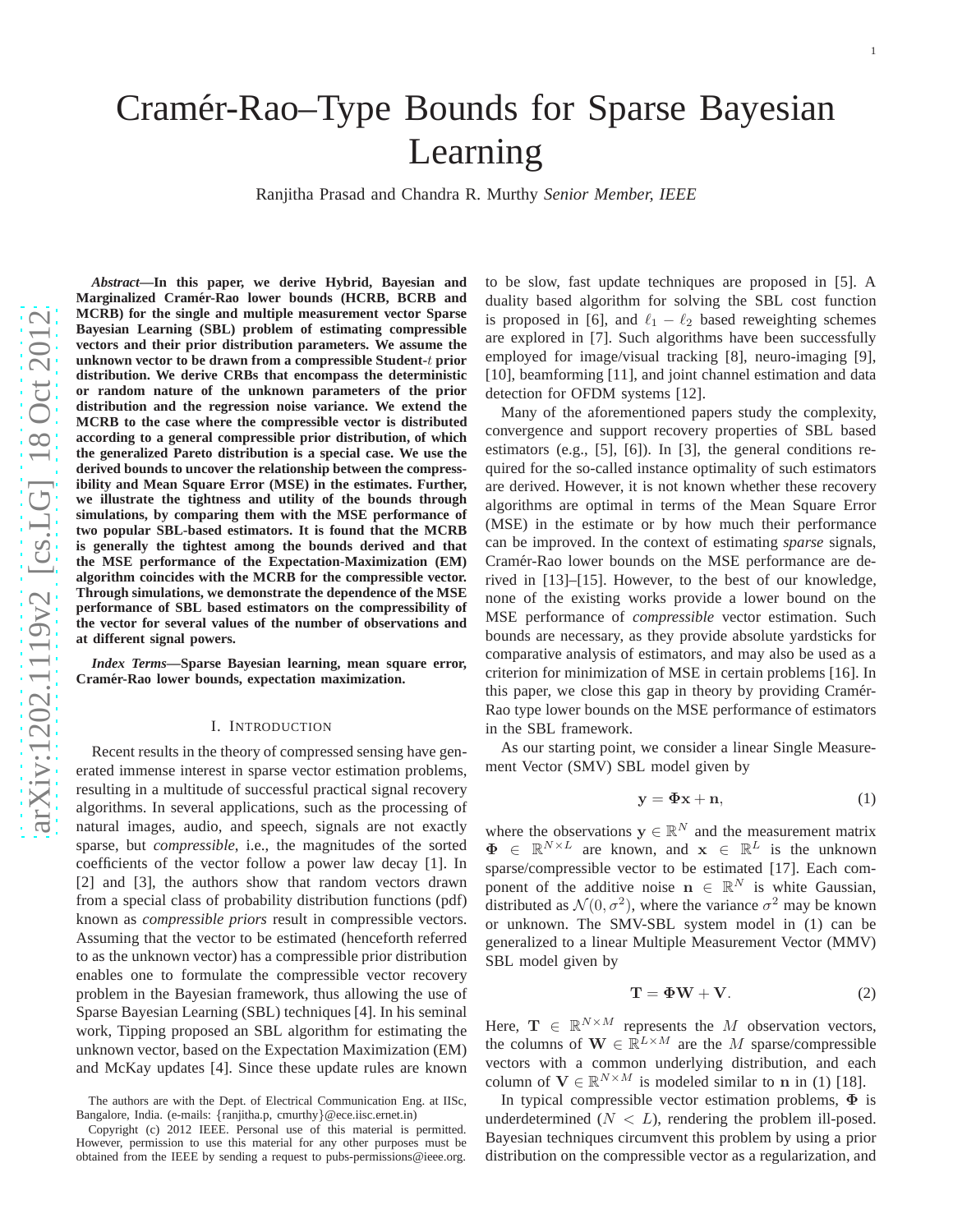

Figure 1. Graphical model for SBL: Two stage hierarchical model with the compressible vector taking a conditional Gaussian distribution and the hyperparameters taking an Inverse Gamma distribution. The noise is modeled as white Gaussian distributed, with the noise variance modeled as deterministic/random and known or unknown.



Figure 2. Summary of the lower bounds derived in this work when noise variance is assumed to be known.

computing the corresponding posterior estimate. To incorporate a compressible prior in (1) and (2), SBL uses a two-stage hierarchical model on the unknown vector, as shown in Fig. 1. Here,  $\mathbf{x} \sim \mathcal{N}(0, \Upsilon)$ , where the diagonal matrix  $\Upsilon$  contains the *hyperparameters*  $\boldsymbol{\gamma} = [\gamma_1, \dots, \gamma_L]^T$  as its diagonal elements. Further, an Inverse Gamma (IG) *hyperprior* is assumed for  $\gamma$  itself, because it leads to a Student-t prior on the vector x, which is known to be compressible  $[4]$ .<sup>1</sup> In scenarios where the noise variance is unknown and random, an IG prior is used for the distribution of the noise variance as well. For the system model in (2), every compressible vector  $w_i \sim \mathcal{N}(0, \Upsilon)$ , i.e., the M compressible vectors are governed by a common  $\Upsilon$ .

It is well known that the Cramér-Rao Lower Bound (CRLB) provides a fundamental limit on the MSE performance of unbiased estimators [19] for deterministic parameter estimation. For the estimation problem in SBL, an analogous bound known as the Bayesian Cramér-Rao Bound (BCRB) is used to obtain lower bounds [20], by incorporating the prior distribution on the unknown vector. If the unknown vector consists of both deterministic and random components, Hybrid Cramér-Rao Bounds (HCRB) are derived [21].

In SBL, the unknown vector estimation problem can also be viewed as a problem involving nuisance parameters. Since the assumed hyperpriors are conjugate to the Gaussian likelihood, the marginalized distributions have a closed form and the Marginalized Cramér-Rao Bounds (MCRB) [22] can be derived. For example, in the SBL hyperparameter estimation problem, x itself can be considered a nuisance variable and marginalized from the joint distribution,  $p_{\mathbf{Y},\mathbf{X}|\boldsymbol{\gamma}}(\mathbf{y},\mathbf{x}|\boldsymbol{\gamma})$ , to obtain the log likelihood as

$$
\log \int_{\mathbf{x}} p_{\mathbf{Y},\mathbf{X}|\Gamma}(\mathbf{y}, \mathbf{x}|\boldsymbol{\gamma}) d\mathbf{x} = \frac{- (\log |\Sigma_y| + \mathbf{y}^T \Sigma_y^{-1} \mathbf{y})}{2}, \quad (3)
$$

where  $\Sigma_y = \sigma^2 \mathbf{I}_{N \times N} + \mathbf{\Phi} \mathbf{\hat{T}} \mathbf{\Phi}^T$  [23].

The goal of this paper is to derive Cramér-Rao type lower bounds on the MSE performance of estimators based on the



2



Figure 3. Different modeling assumptions and the corresponding bounds derived in this work when noise variance is assumed to be unknown.

SBL framework. Our contributions are as follows:

- Under the assumption of known noise variance, we derive the HCRB and the BCRB for the unknown vector  $\theta =$  $[\mathbf{x}^T, \boldsymbol{\gamma}^T]^T$ , as indicated in the left half of Fig. 2.
- When the noise variance is known, we marginalize nuisance variables  $(\gamma \text{ or } x)$  and derive the corresponding MCRB, as indicated in the right half of Fig. 2. Since the MCRB is a function of the parameters of the hyperprior (and hence is an offline bound), it yields insights into the relationship between the MSE performance of the estimators and the compressibility of x.
- In the unknown noise variance case, we derive the BCRB, HCRB and MCRB for the unknown vector  $\theta =$  $[\mathbf{x}^T, \boldsymbol{\gamma}^T, \sigma^2]^T$ , as indicated in Fig. 3.
- We derive the MCRB for a general parametric form of the compressible prior [3] and deduce lower bounds for two of the well-known compressible priors, namely, the Student-t and generalized double Pareto distributions.
- Similar to the SMV-SBL case, we derive the BCRB, HCRB and MCRB for the MMV-SBL model in (2).

Through numerical simulations, we show that the MCRB on the compressible vector  $x$  is the tightest lower bound, and that the MSE performance of the EM algorithm achieves this bound at high SNR and as  $N \to L$ . The techniques used to derive the bounds can be extended to handle different compressible prior pdfs used in literature [2]. These results provide a convenient and easy-to-compute benchmark for comparing the performance of the existing estimators, and in some cases, for establishing their optimality in terms of the MSE performance.

The rest of this paper is organized as follows. In Sec. II, we provide the basic definitions and describe the problem set up. In Secs. III and IV, we derive the lower bounds for the cases shown in Figs. 2 and 3, respectively. The bounds are extended to the MMV-SBL signal model in Sec. V. The efficacy of the lower bounds is graphically illustrated through simulation results in Sec. VI. We provide some concluding remarks in Sec. VII. In the Appendix, we provide proofs for the Propositions and Theorems stated in the paper.

**Notation:** In the sequel, boldface small letters denote vectors and boldface capital letters denote matrices. The symbols  $(\cdot)^T$  and  $|\cdot|$  denote the transpose and determinant of a matrix, respectively. The empty set is represented by  $\emptyset$ , and  $\Gamma(\cdot)$ denotes the Gamma function. The function  $p_X(x)$  represents the pdf of the random variable  $X$  evaluated at its realization x. Also, diag(a) stands for a diagonal matrix with entries on the diagonal given by the vector a. The symbol  $\nabla_{\theta}$  is the gradient with respect to (w.r.t.) the vector  $\theta$ . The expectation w.r.t. a random variable X is denoted as  $\mathbb{E}_X(\cdot)$ . Also,  $\mathbf{A} \succeq \mathbf{B}$ 

<sup>&</sup>lt;sup>1</sup>The IG hyperprior is conjugate to the Gaussian pdf  $[4]$ .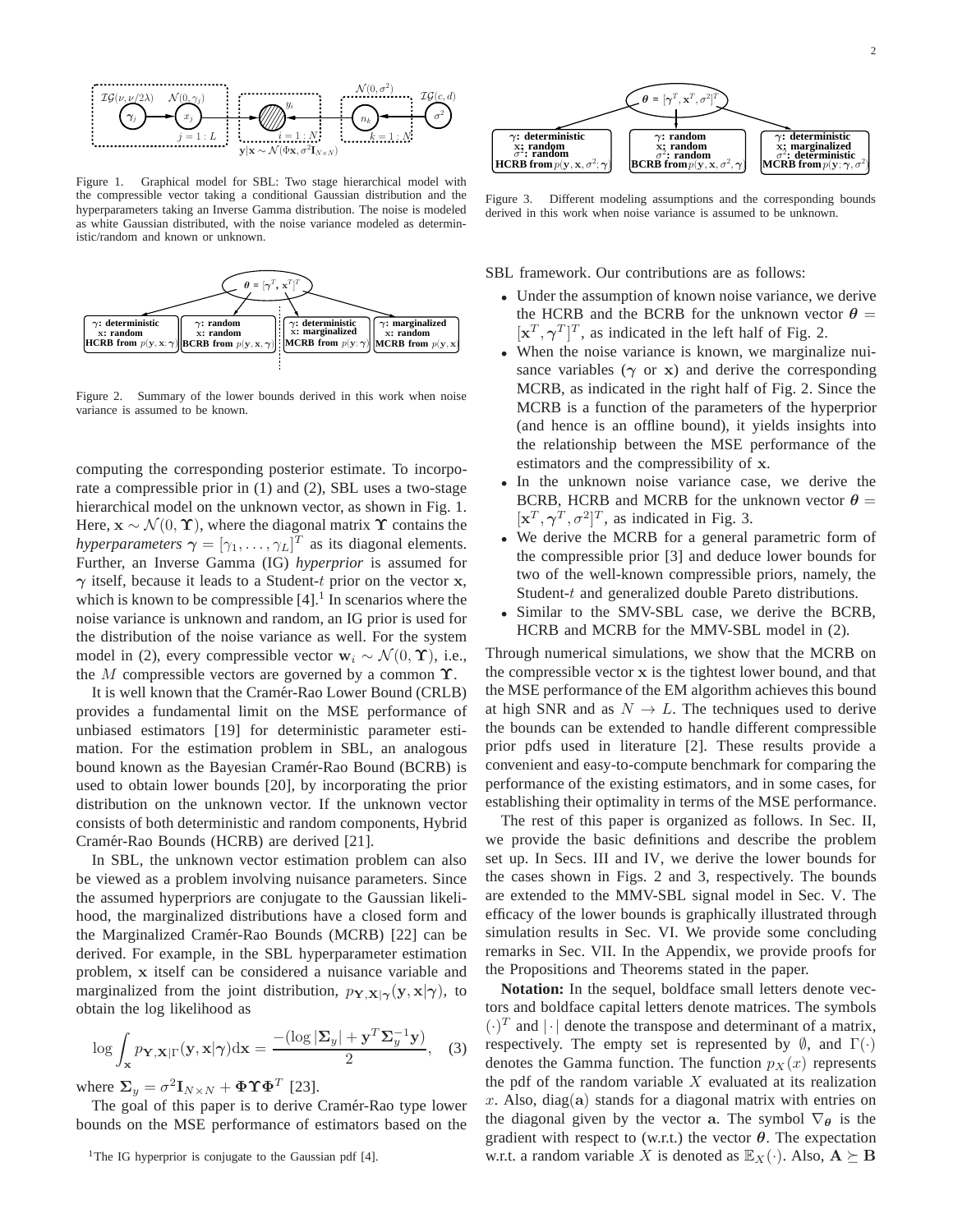denotes that  $\mathbf{A} - \mathbf{B}$  is positive semidefinite, and  $\mathbf{A} \otimes \mathbf{B}$  is the Kronecker product of the two matrices A and B.

#### II. PRELIMINARIES

As a precursor to the sections that follow, we define the MSE matrix and the Fisher Information Matrix (FIM) [19], and state the assumptions under which we derive the lower bounds in this paper. Consider a general estimation problem where the unknown vector  $\theta \in \mathbb{R}^n$  can be split into subvectors  $\boldsymbol{\theta} = [\theta_r^T, \ \theta_d^T]^T$ , where  $\theta_r \in \mathbb{R}^m$  consists of *random* parameters distributed according to a known pdf, and  $\theta_d \in$  $\mathbb{R}^{n-m}$  consists of *deterministic* parameters. Let  $\hat{\theta}(y)$  denote the estimator of  $\theta$  as a function of the observations y. The MSE matrix  $E^{\theta}$  is defined as

$$
\mathbf{E}^{\theta} \triangleq \mathbb{E}_{\mathbf{Y}, \Theta_r} \left[ (\theta - \hat{\theta}(\mathbf{y})) (\theta - \hat{\theta}(\mathbf{y}))^T \right], \tag{4}
$$

where  $\Theta_r$  denotes the random parameters to be estimated, whose realization is given by  $\theta_r$ . The first step in obtaining Cramér-Rao type lower bounds is to derive the FIM  $I^{\theta}$  [19]. Typically,  $I^{\theta}$  is expressed in terms of the individual blocks of submatrices, where the  $(ij)$ <sup>th</sup> block is given by

$$
\mathbf{I}_{ij}^{\boldsymbol{\theta}} \triangleq -\mathbb{E}_{\mathbf{Y},\Theta_r}[\nabla_{\boldsymbol{\theta}_i} \nabla_{\boldsymbol{\theta}_j}^T \log p_{\mathbf{Y},\Theta_r;\Theta_d}(\mathbf{y},\boldsymbol{\theta}_r;\boldsymbol{\theta}_d)].
$$
 (5)

In this paper, we use the notation  $I^{\theta}$  to represent the FIM under the different modeling assumptions. For example, when  $\bm{\theta}_r\neq\emptyset$  and  $\bm{\theta}_d\neq\emptyset$ ,  $\mathbf{I}^{\bm{\theta}}$  represents a Hybrid Information Matrix (HIM). When  $\theta_r \neq \emptyset$  and  $\theta_d = \emptyset$ , I<sup> $\theta$ </sup> represents a Bayesian Information matrix (BIM). Assuming that the MSE matrix  $E^{\theta}$ exists and the FIM is non-singular, a lower bound on the MSE matrix  $E^{\theta}$  is given by the inverse of the FIM:

$$
\mathbf{E}^{\theta} \succeq \left(\mathbf{I}^{\theta}\right)^{-1}.
$$
 (6)

It is easy to verify that the underlying pdfs considered in the SBL model satisfy the regularity conditions required for computing the FIM (see Sec. 5.2.3 in [22]).

We conclude this section by making one useful observation about the FIM in the SBL problem. An assumption in the SMV-SBL framework is that x and n are independent of each other (for the MMV-SBL model, T and W are independent). This assumption is reflected in the graphical model in Fig. 1, where the compressible vector x (and its attribute  $\gamma$ ) and the noise component **n** (and its attribute  $\sigma^2$ ) are on unconnected branches. Due to this, a submatrix of the FIM is of the form

$$
\mathbf{I}_{\gamma\xi}^{\theta} = -\mathbb{E}_{\mathbf{X},\mathbf{Y},\Gamma,\Xi} \left[ \nabla_{\gamma} \nabla_{\xi} \left\{ \log p_{\mathbf{Y}|\mathbf{X},\Xi}(\mathbf{y}|\mathbf{x},\xi) + \log p_{\mathbf{X},\Gamma}(\mathbf{x},\gamma) + \log p_{\Xi}(\xi) \right\} \right],\tag{7}
$$

where there are no terms in which both  $\gamma$  and  $\xi = \sigma^2$  are jointly present. Hence, the corresponding terms in the above mentioned submatrix are always zero. This is formally stated in the following Lemma.

*Lemma 1:* When  $\theta_i = \gamma$  and  $\theta_j = \sigma^2$ , the  $(ij)$ <sup>th</sup> block matrix of the FIM  $I^{\theta}$  given by (5) simplifies to  $I^{\theta}_{ij} = 0_{L \times 1}$ , i.e., to an all zero vector.

# III. SMV-SBL: LOWER BOUNDS WHEN  $\sigma^2$  is Known

In this section, we derive lower bounds for the system model in (1) for the scenarios in Fig. 2, where the unknown vector is  $\boldsymbol{\theta} = [\mathbf{x}^T, \boldsymbol{\gamma}^T]^T$ . We examine different modeling assumptions on  $\gamma$  and derive the corresponding lower bounds.

#### *A. Bounds from the Joint pdf*

*1)* HCRB for  $\theta = [\mathbf{x}^T, \gamma^T]^T$ : In this subsection, we consider the unknown variables as a hybrid of a deterministic vector  $\gamma$  and a random vector x distributed according to a Gaussian distribution parameterized by  $\gamma$ . Using the assumptions and notation in the previous section, we obtain the following proposition.

*Proposition 1:* For the signal model in (1), the HCRB on the MSE matrix  $\mathbf{E}^{\theta}$  of the unknown vector  $\theta = [\mathbf{x}^T, \boldsymbol{\gamma}^T]^T$ with the parameterized distribution of the compressible signal x given by  $\mathcal{N}(0, \Upsilon)$ , and with  $\gamma$  modeled as unknown and deterministic, is given by  $\mathbf{E}^{\theta} \succeq (\mathbf{H}^{\theta})^{-1}$ , where

$$
\mathbf{H}^{\theta} \triangleq \begin{bmatrix} \mathbf{H}^{\theta}(\mathbf{x}) & \mathbf{H}^{\theta}(\mathbf{x}, \gamma) \\ (\mathbf{H}^{\theta}(\mathbf{x}, \gamma))^T & \mathbf{H}^{\theta}(\gamma) \end{bmatrix} = \begin{bmatrix} \frac{\mathbf{\Phi}^T \mathbf{\Phi}}{\sigma^2} + \mathbf{\Upsilon}^{-1} \end{bmatrix} \quad \text{diag}(2\gamma_1^2, 2\gamma_2^2, \dots, 2\gamma_L^2)^{-1} \end{bmatrix} . \tag{8}
$$

*Proof:* See Appendix A.

Note that the lower bound on the estimate of x depends on the prior information through the diagonal matrix  $\Upsilon$ . In the SBL problem, the realization of the random parameter  $\gamma$ has to be used to compute the bound above, and hence, it is referred to as an online bound. Also, the lower bound on the MSE matrix of **x** is  $\mathbf{E}^{\theta} \succeq \left( \frac{\Phi^T \Phi}{\sigma^2} + \Upsilon^{-1} \right)^{-1}$ , which is the same as the lower bound on the error covariance of the Baye's vector estimator for a linear model (see Theorems 10.2 and 10.3 in [19]), and is achievable by the MMSE estimator when  $\Upsilon = \text{diag}(\gamma_1, \dots, \gamma_L)$  is known.

2) *BCRB for*  $\theta = [x^T, \gamma^T]^T$ : For deriving the BCRB, a hyperprior distribution is considered on  $\gamma$ , and the resulting x is viewed as being drawn from a compressible prior distribution. The most commonly used hyperprior distribution in the literature is the IG distribution [4], where  $\gamma_i$ ,  $i = 1, 2, \dots, L$ are distributed as  $IG(\frac{\nu}{2}, \frac{\nu}{2\lambda})$ , given by

$$
p_{\Gamma}(\gamma_i) \triangleq \left(\Gamma\left(\frac{\nu}{2}\right)\right)^{-1} \left(\frac{\nu}{2\lambda}\right)^{\frac{\nu}{2}} \gamma_i^{\left(-\frac{\nu}{2}-1\right)} \exp\left\{-\frac{\nu}{2\lambda\gamma_i}\right\},\tag{9}
$$

where  $\gamma_i \in (0, \infty)$ ,  $\nu, \lambda > 0$ . Using the definitions and notation in the previous section, we state the following proposition.

*Proposition 2:* For the signal model in (1), the BCRB on the MSE matrix  $E^{\theta}$  of the unknown random vector  $\theta =$  $[\mathbf{x}^T, \boldsymbol{\gamma}^T]^T$ , where the conditional distribution of the compressible signal  $\mathbf{x}|\boldsymbol{\gamma}$  is  $\mathcal{N}(0, \boldsymbol{\Upsilon})$ , and the hyperprior distribution on  $\gamma$  is  $\prod_{i=1}^{L} \mathcal{IG}(\frac{\nu}{2}, \frac{\nu}{2\lambda})$ , is given by  $\mathbf{E}^{\theta} \succeq (\mathbf{B}^{\theta})^{-1}$ , where

$$
\mathbf{B}^{\theta} \triangleq \begin{bmatrix} \mathbf{B}^{\theta}(\mathbf{x}) & \mathbf{B}^{\theta}(\mathbf{x}, \gamma) \\ (\mathbf{B}^{\theta}(\mathbf{x}, \gamma))^T & \mathbf{B}^{\theta}(\gamma) \end{bmatrix} = \begin{bmatrix} \left(\frac{\Phi^T \Phi}{\sigma^2} + \lambda \mathbf{I}_{L \times L}\right) & \mathbf{0}_{L \times L} \\ \mathbf{0}_{L \times L} & \frac{\lambda^2 (\nu + 2)(\nu + 7)}{2\nu} \mathbf{I}_{L \times L} \end{bmatrix} . \tag{10}
$$

*Proof:* See Appendix B.

It can be seen from  $B^{\theta}$  that the lower bound on the MSE of  $\hat{\gamma}(y)$  is a function of the parameters of the IG prior on  $\gamma$ , i.e., a function of  $\nu$  and  $\lambda$ , and it can be computed without the knowledge of realization of  $\gamma$ . Thus, it is an offline bound.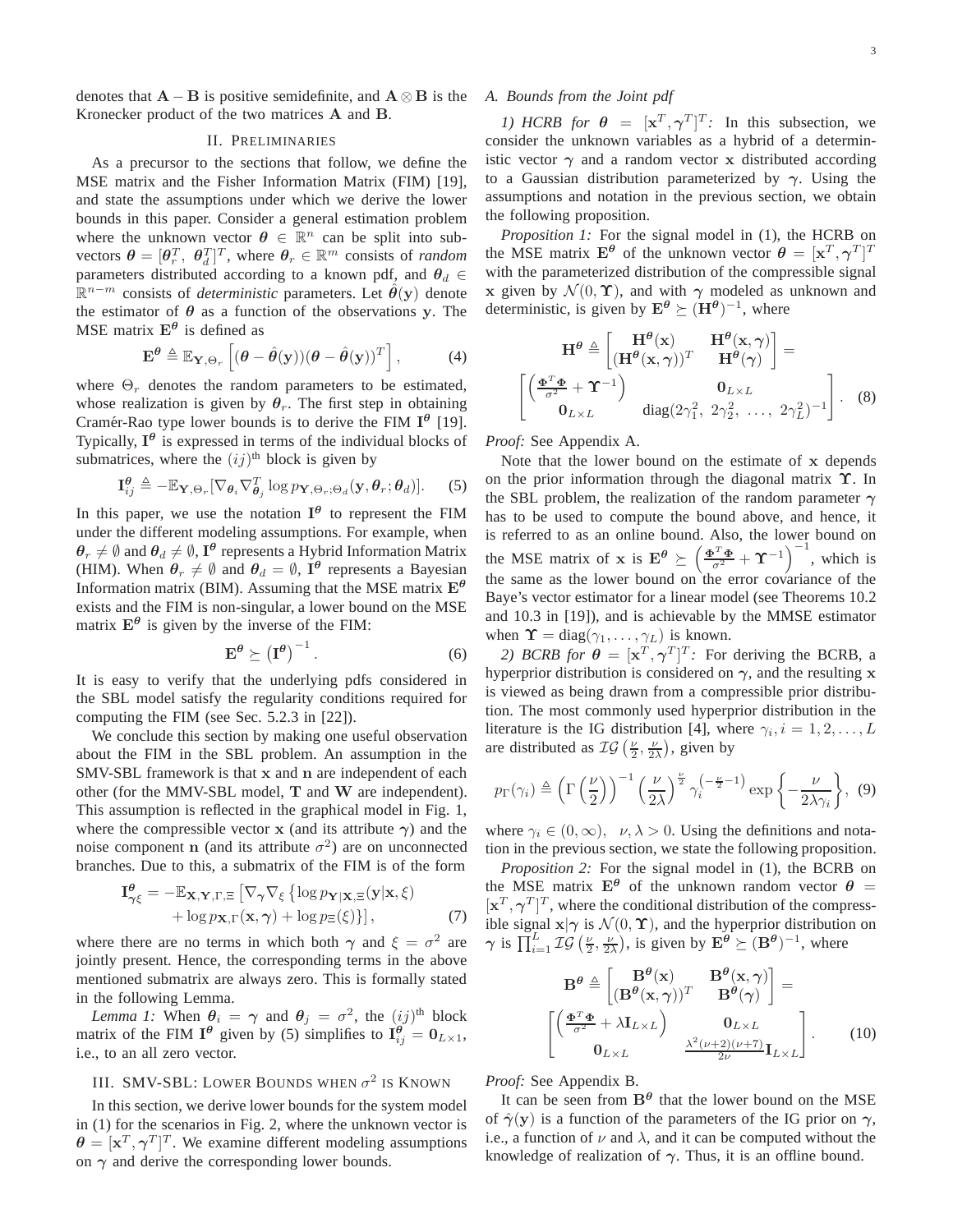*1) MCRB for*  $\theta = [\gamma]$ : Here, we derive the MCRB for  $\theta = [\gamma]$ , where  $\gamma$  is an unknown deterministic parameter. This requires the marginalized distribution  $p_{\mathbf{Y};\gamma}(\mathbf{y};\gamma)$ , which is obtained by considering x as a nuisance variable and marginalizing it out of the joint distribution  $p_{\mathbf{X},\mathbf{Y};\gamma}(\mathbf{x}, \mathbf{y}; \gamma)$ , to obtain (3). Since  $\gamma$  is a deterministic parameter, the pdf  $p_{\mathbf{Y};\gamma}(\mathbf{y};\gamma)$  must satisfy the regularity condition in [19]. We have the following theorem.

*Theorem 1:* For the signal model in (1), the log likelihood function  $\log p_{Y;\gamma}(y;\gamma)$  satisfies the regularity conditions in [19]. Further, the MCRB on the MSE matrix  $E^{\gamma}$ of the unknown deterministic vector  $\theta = [\gamma]$  is given by  $\mathbf{E}^{\gamma} \succeq (\mathbf{M}^{\gamma})^{-1}$ , where the  $(ij)^{\text{th}}$  element of  $\mathbf{M}^{\gamma}$  is given by

$$
\mathbf{M}_{ij}^{\gamma} = \frac{1}{2} (\Phi_j^T \mathbf{\Sigma}_y^{-1} \Phi_i)^2, \qquad (11)
$$

for  $1 \leq i, j \leq L$ , where  $\Phi_i$  is the i<sup>th</sup> column of  $\Phi$ , and  $\Sigma_y = \sigma^2 \mathbf{I}_{N \times N} + \mathbf{\Phi} \mathbf{\Upsilon} \mathbf{\Phi}^T$ , as defined earlier.

*Proof:* See Appendix C.

To intuitively understand (11), we consider a special case of  $\mathbf{\Phi}^T \mathbf{\Phi} = N \mathbf{I}_{N \times N}$ , and use the Woodbury formula to simplify  $\Sigma_y^{-1}$ , to obtain the  $(ii)^{\text{th}}$  entry of the matrix  $\mathbf{M}^{\gamma}$  as

$$
\mathbf{M}_{ii}^{\gamma} = 2\left(\frac{\sigma^2}{N} + \gamma_i\right)^{-2}.\tag{12}
$$

Hence, the error in  $\gamma_i$  is bounded as  $\mathbf{E}_{ii}^{\gamma} \ge 2\left(\frac{\sigma^2}{N} + \gamma_i\right)^2$ . As  $N \to \infty$ , the bound reduces to  $2\gamma_i^2$ , which is the same as the lower bound on the estimate of  $\gamma$  obtained as the lower-right submatrix in  $(8)$ . For finite N, the MCRB is tighter than the HCRB.

*2) MCRB for*  $\theta = [\mathbf{x}]$ : In this subsection, we assume a hyperprior on  $\gamma$ , which leads to a joint distribution of x and  $\gamma$ , from which  $\gamma$  can be marginalized. Further, assuming specific forms for the hyperprior distribution can lead to a compressible prior on x. For example, assuming an IG hyperprior on  $\gamma$ leads to an x with a Student-t distribution. Sampling from a Student-t distribution with parameters  $\nu$  and  $\lambda$  results in a  $\nu$ -compressible x [2]. The Student-t prior is given by

$$
p_{\mathbf{X}}(\mathbf{x}) \triangleq \left(\frac{\Gamma((\nu+1)/2)}{\Gamma(\nu/2)}\right)^L \left(\frac{\lambda}{\pi \nu}\right)^{\frac{L}{2}} \prod_{i=1}^L \left(1 + \frac{\lambda x_i^2}{\nu}\right)^{-\frac{\nu+1}{2}},\tag{13}
$$

where  $x_i \in (-\infty, \infty)$ ,  $\nu, \lambda > 0$ ,  $\nu$  represents the number of degrees of freedom and  $\lambda$  represents the inverse variance of the distribution. Using the notation developed so far, we state the following theorem.

*Theorem 2:* For the signal model in (1), the MCRB on the MSE matrix  $E^x$  of the unknown compressible random vector  $\theta = [\mathbf{x}]$  distributed as (13), is given by  $\mathbf{E}^{\mathbf{x}} \succeq (\mathbf{M}^{\mathbf{x}})^{-1}$ , where

$$
\mathbf{M}^{\mathbf{x}} = \frac{\mathbf{\Phi}^T \mathbf{\Phi}}{\sigma^2} + \frac{\lambda(\nu + 1)}{(\nu + 3)} \mathbf{I}_{L \times L}.
$$
 (14)

*Proof:* See Appendix D.

We see that the bound derived depends on the parameters of the Student-t pdf. From [3], the prior is *"somewhat"* compressible for  $2 < \nu < 4$ , and (14) is nonnegative and

4

bounded for  $2 < \nu < 4$ , i.e., the bound is meaningful in the range of  $\nu$  used in practice. Note that, by choosing  $\lambda$  to be large (or the variance of x to be small), the bound is dominated by the prior information, rather than the information from the observations, as expected in Bayesian bounds [19].

It is conjectured in [22] that, in general, the MCRB is tighter than the BCRB. Analytically comparing the MCRB (14) with the BCRB (8), we see that for the SBL problem of estimating a compressible vector, the MCRB is indeed tighter than the BCRB, since

$$
\left(\frac{\mathbf{\Phi}^T\mathbf{\Phi}}{\sigma^2} + \frac{\lambda(\nu+1)}{(\nu+3)}\mathbf{I}_{L\times L}\right)^{-1} \succeq \left(\frac{\mathbf{\Phi}^T\mathbf{\Phi}}{\sigma^2} + \lambda\mathbf{I}_{L\times L}\right)^{-1}.
$$

The techniques used to derive the bounds in this subsection can be applied to any family of compressible distributions. In [3], the authors propose a parametric form of the Generalized Compressible Prior (GCP) and prove that such a prior is compressible for certain values of  $\nu$ . In the following subsection, we derive the MCRB for the GCP.

#### *C. General Marginalized Bounds*

In this subsection, we derive MCRBs for the parametric form of the GCP. The GCP encompasses the double Pareto shrinkage type prior  $[24]$  and the Student-t prior  $(13)$  as its special cases. We consider the GCP on x as follows

$$
p_{\mathbf{X}}(\mathbf{x}) \triangleq K^L \prod_{i=1}^L \left( 1 + \frac{\lambda \left| x_i \right|^{\tau}}{\nu} \right)^{-(\nu+1)/\tau}, \qquad (15)
$$

where  $x_i \in (-\infty, \infty)$ ,  $\tau$ ,  $\nu$ ,  $\lambda > 0$ , and the normalizing constant  $K \triangleq \frac{\tau}{2} \left(\frac{\lambda}{\nu}\right)^{1/\tau} \frac{\Gamma((\nu+1)/\tau)}{\Gamma(1/\tau)\Gamma(\nu/\tau)}$ . When  $\tau = 2$ , (15) reduces to the Student-t prior in (13), and when  $\tau = 1$ , it reduces to a generalized double Pareto shrinkage prior [24], [25]. Also, the expression for the GCP in [3] can be obtained from (15) by setting  $\lambda = 1$ , and defining  $\nu \triangleq s - 1$ . The following theorem provides the MCRB for the GCP.

*Theorem 3:* For the signal model in (1), the MCRB on the MSE matrix  $\mathbf{E}_{\tau}^{\theta}$  of the unknown random vector  $\theta = [\mathbf{x}]$ , where x is distributed as the GCP in (15), is given by  $\mathbf{E}_{\tau}^{\theta} \succeq (\mathbf{M}_{\tau}^{\theta})^{-1}$ , where

$$
\mathbf{M}_{\tau}^{\theta} = \frac{\mathbf{\Phi}^T \mathbf{\Phi}}{\sigma^2} + T_{\tau},\tag{16}
$$

where  $T_{\tau} = \frac{\tau^2(\nu+1)}{(\nu+\tau+1)} \left(\frac{\lambda}{\nu}\right)^{2/\tau} \frac{\Gamma\left(\frac{\nu+2}{\tau}\right) \Gamma\left(2-\frac{1}{\tau}\right)}{\Gamma\left(\frac{1}{\tau}\right) \Gamma\left(\frac{\nu}{\tau}\right)}$  $\frac{\frac{1}{\tau} \int_{\Gamma} \left( \frac{L}{\tau} - \frac{1}{\tau} \right)}{\Gamma\left(\frac{1}{\tau}\right) \Gamma\left(\frac{v}{\tau}\right)} \mathbf{I}_{L \times L}.$ *Proof:* See Appendix E.

It is straightforward to verify that for  $\tau = 2$ , (16) reduces to the MCRB derived in (14) for the Student-t distribution. For  $\tau = 1$ , the inverse of the MCRB can be reduced to

$$
\mathbf{M}_{\tau}^{\theta} = \frac{\mathbf{\Phi}^T \mathbf{\Phi}}{\sigma^2} + \frac{\lambda^2 (\nu + 1)^2}{\nu (\nu + 2)} \mathbf{I}_{L \times L}.
$$
 (17)

In Fig. 4, we plot the expression in (16). We observe that, in general, the bounds predict an increase in MSE for higher values of  $\tau$ . Also, for given value of N, the lower bounds at different signal to noise ratios (SNRs) converge as the value of  $\tau$  increases, indicating that increasing  $\tau$  renders the bound insensitive to the SNR. The lower bounds also predict a smaller value of MSE for a lower value of  $\nu$ .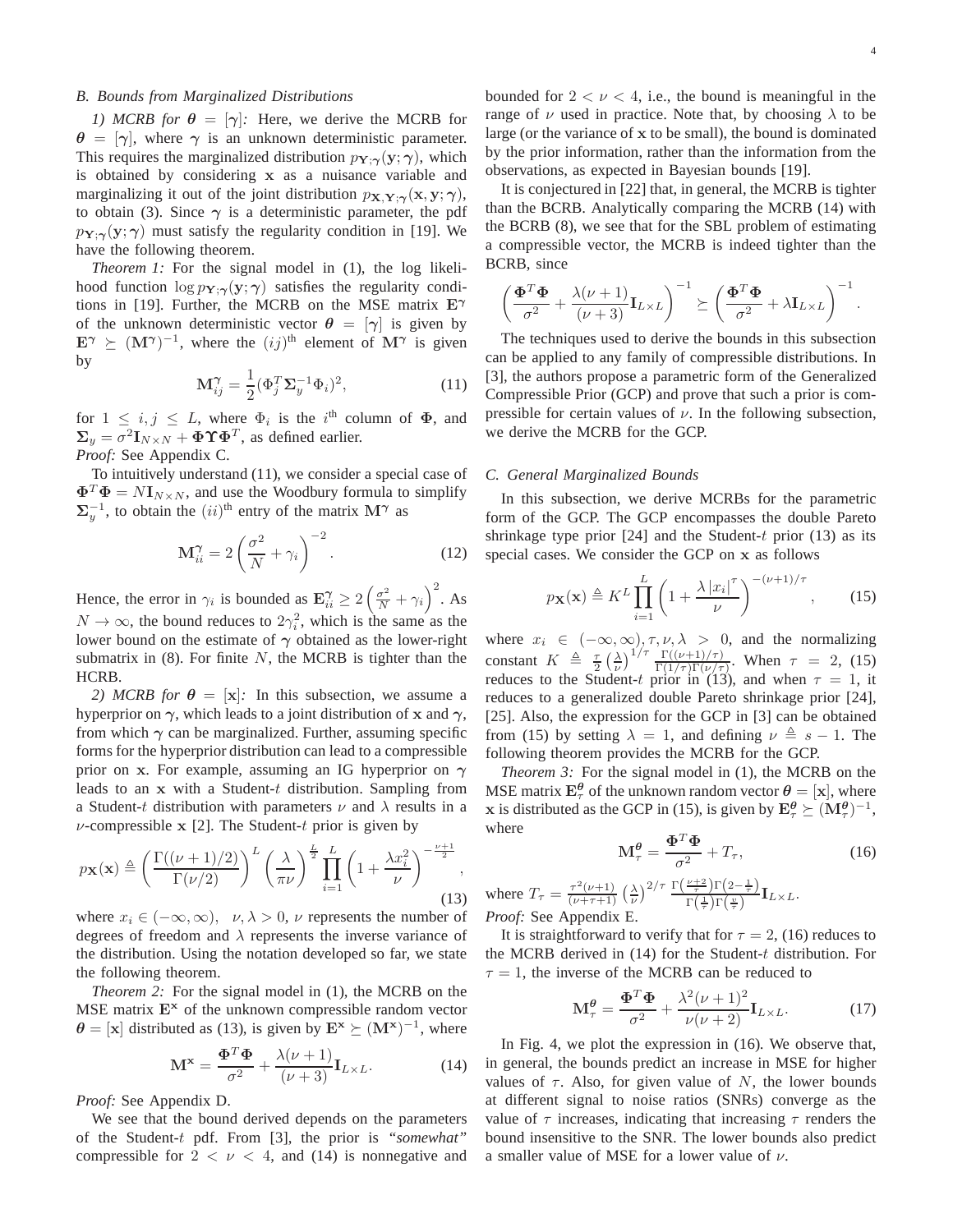

Figure 4. Behavior of the MCRB (16) for the parametric form of the GCP, as a function of  $\tau$ ,  $\nu$ ,  $N$  and noise variance  $\xi$ .

Thus far, we have presented the lower bounds on the MSE in estimating the unknown parameters of the SBL problem when the noise variance is known. In the next section, we extend the results to the case of unknown noise variance.

# IV. SMV-SBL: LOWER BOUNDS WHEN  $\sigma^2$  is Unknown

Let us denote the unknown noise variance as  $\xi = \sigma^2$ . In the Bayesian formulation, the noise variance is associated with a prior, and since the IG prior is conjugate to the Gaussian likelihood  $p_{\mathbf{Y}|\mathbf{X},\Xi}(\mathbf{y}|\mathbf{x},\xi)$ , it is assumed that  $\sigma^2 \sim \mathcal{IG}(c,d)$ [4], i.e.,  $\xi = \sigma^2$  is distributed as

$$
p_{\Xi}(\xi) \triangleq \frac{d^c}{\Gamma(c)} \xi^{(-c-1)} \exp\left\{-\frac{d}{\xi}\right\}; \quad \xi \in (0, \infty), \ c, d > 0.
$$
\n(18)

Under this assumption, one can marginalize the unknown noise variance and obtain the likelihood  $p(\mathbf{y}|\mathbf{x})$  as

$$
p(\mathbf{y}|\mathbf{x}) \triangleq \int_{\xi=0}^{\infty} p(\mathbf{y}, \xi | \mathbf{x}) d\xi
$$
  
= 
$$
\frac{(2d)^{c} \Gamma(\frac{N}{2} + c)}{\Gamma(c)(\pi)^{N/2}} ((\mathbf{y} - \mathbf{\Phi} \mathbf{x})^{T} (\mathbf{y} - \mathbf{\Phi} \mathbf{x}) + 2d)^{-(\frac{N}{2} + c)}, (19)
$$

which is a multivariate Student-t distribution. It turns out that the straightforward approach of using the above multivariate likelihood to directly compute lower bounds for the various cases given in the previous section is analytically intractable, and that the lower bounds cannot be computed in closed form. Hence, we compute lower bounds from the *joint* pdf, i.e., we derive the HCRB and BCRBs for the unknown vector  $\theta =$  $[\mathbf{x}^T, \gamma^T, \xi]^T$  with the MSE matrix  $\mathbf{E}_{\xi}^{\theta}$  defined by (4).<sup>2</sup> Using the assumptions and notation from the previous sections, we obtain the following proposition.

*Proposition 3:* For the signal model in (1), the HCRB on the MSE matrix  $\mathbf{E}_{\xi}^{\theta}$  of the unknown vector  $\theta = [\theta^{T}, \xi]^{T}$ , where  $\theta' = [\mathbf{x}^T, \dot{\gamma}^T]^T$ , with the distribution of the compressible vector x given by  $\mathcal{N}(0, \Upsilon)$ , where  $\gamma$  is modeled as a deterministic or as a random parameter distributed as

 $\prod_{i=1}^{L} \mathcal{IG} \left( \frac{\nu}{2}, \frac{\nu}{2\lambda} \right)$ , and  $\xi$  is modeled as a deterministic parameter, is given by  $(\mathbf{H}_{\xi}^{\theta})^{-1}$ , where

$$
\mathbf{H}_{\xi}^{\theta} = \begin{bmatrix} \mathbf{H}^{\theta'} & \mathbf{0}_{L \times 1} \\ \mathbf{0}_{1 \times L} & \frac{N}{2\xi^2} \end{bmatrix} .
$$
 (20)

In the above expression, with a slight abuse of notation,  $H^{\theta'}$ is the FIM given by (8) when  $\gamma$  is unknown deterministic and by (10) when  $\gamma$  is random.

*Proof:* See Appendix F.

The lower bound on the estimation of  $\xi$  matches with known lower bounds on noise variance estimation (see Sec. 3.5 in [19]). One disadvantage of such a bound on  $\hat{\xi}(v)$  is that the knowledge of the noise variance is essential to compute the bound, and hence, it cannot be computed offline. Instead, assigning a hyperprior to  $\xi$  would result in a lower bound that only depends on the parameters of the hyperprior, which are assumed to be known, allowing the bound to be computed offline. We state the following proposition in this context.

*Proposition 4:* For the signal model in (1), the HCRB on the MSE matrix  $\mathbf{E}_{\xi}^{\theta}$  of the unknown vector  $\theta = [\theta^{T}, \xi]^{T}$ , where  $\theta' = [\mathbf{x}^T, \gamma^T]^T$ , with the distribution of the vector x given by  $\mathcal{N}(0, \Upsilon)$ , where  $\gamma$  is modeled as a deterministic parameter or as a random parameter distributed as  $\prod_{i=1}^{L} \mathcal{IG} \left( \frac{\nu}{2}, \frac{\nu}{2\lambda} \right)$ , and with the random parameter  $\xi$  distributed as  $\mathcal{IG}(c, d)$ , is given by  $(\mathbf{H}_{\xi}^{\theta})^{-1}$ , where

$$
\mathbf{H}_{\xi}^{\theta} = \begin{bmatrix} \mathbf{H}^{\theta'} & \mathbf{0}_{L \times 1} \\ \mathbf{0}_{1 \times L} & \frac{c(c+1)(N/2+c+3)}{d^2} \end{bmatrix} . \tag{21}
$$

In (21),  $H^{\theta'}$  is the FIM given in (8) when  $\gamma$  is unknown deterministic and by (10) when  $\gamma$  is random. *Proof:* See Appendix G.

In SBL problems, a non-informative prior on  $\xi$  is typically

preferred, i.e., the distribution of the noise variance is modeled to be as flat as possible. In [4], it was observed that a noninformative prior is obtained when  $c, d \rightarrow 0$ . However, as  $c, d \rightarrow 0$ , the bound in (21) is indeterminate. In Sec. VI, we illustrate the performance of the lower bound in (21) for practical values of c and d.

#### *A. Marginalized Bounds*

In this subsection, we obtain lower bounds on the MSE of the estimator  $\xi(y)$ , in the presence of nuisance variables in the joint distribution. To start with, we consider the marginalized distributions of  $\gamma$  and  $\xi$ , i.e.,  $p_{\mathbf{Y}; \gamma, \xi}(\mathbf{y}; \gamma, \xi)$  where both,  $\gamma$ and  $\xi$  are deterministic variables. Since the unknowns are deterministic, the regularity condition has to be satisfied for  $\boldsymbol{\theta} = [\boldsymbol{\gamma}^T, \xi]^T$ . We state the following theorem.

*Theorem 4:* For the signal model in (1), the log likelihood function  $\log p_{Y;\gamma,\xi}(y;\gamma,\xi)$  satisfies the regularity condition [19]. Further, the MCRB on the MSE matrix  $E_{\xi}^{\theta}$  of the unknown deterministic vector  $\theta = [\gamma^T, \xi]^T$  is given by  $\mathbf{E}_{\xi}^{\boldsymbol{\theta}} \succeq (\mathbf{M}_{\xi}^{\boldsymbol{\theta}})^{-1}$ , where

$$
\mathbf{M}_{\xi}^{\theta} \triangleq \begin{bmatrix} \mathbf{M}_{\xi}^{\theta}(\gamma) & \mathbf{M}_{\xi}^{\theta}(\gamma,\xi) \\ \mathbf{M}_{\xi}^{\theta}(\xi,\gamma) & \mathbf{M}_{\xi}^{\theta}(\xi) \end{bmatrix},
$$
(22)

<sup>&</sup>lt;sup>2</sup>We use the subscript  $\xi$  to indicate that the error matrices and bounds are obtained for the case of unknown noise variance.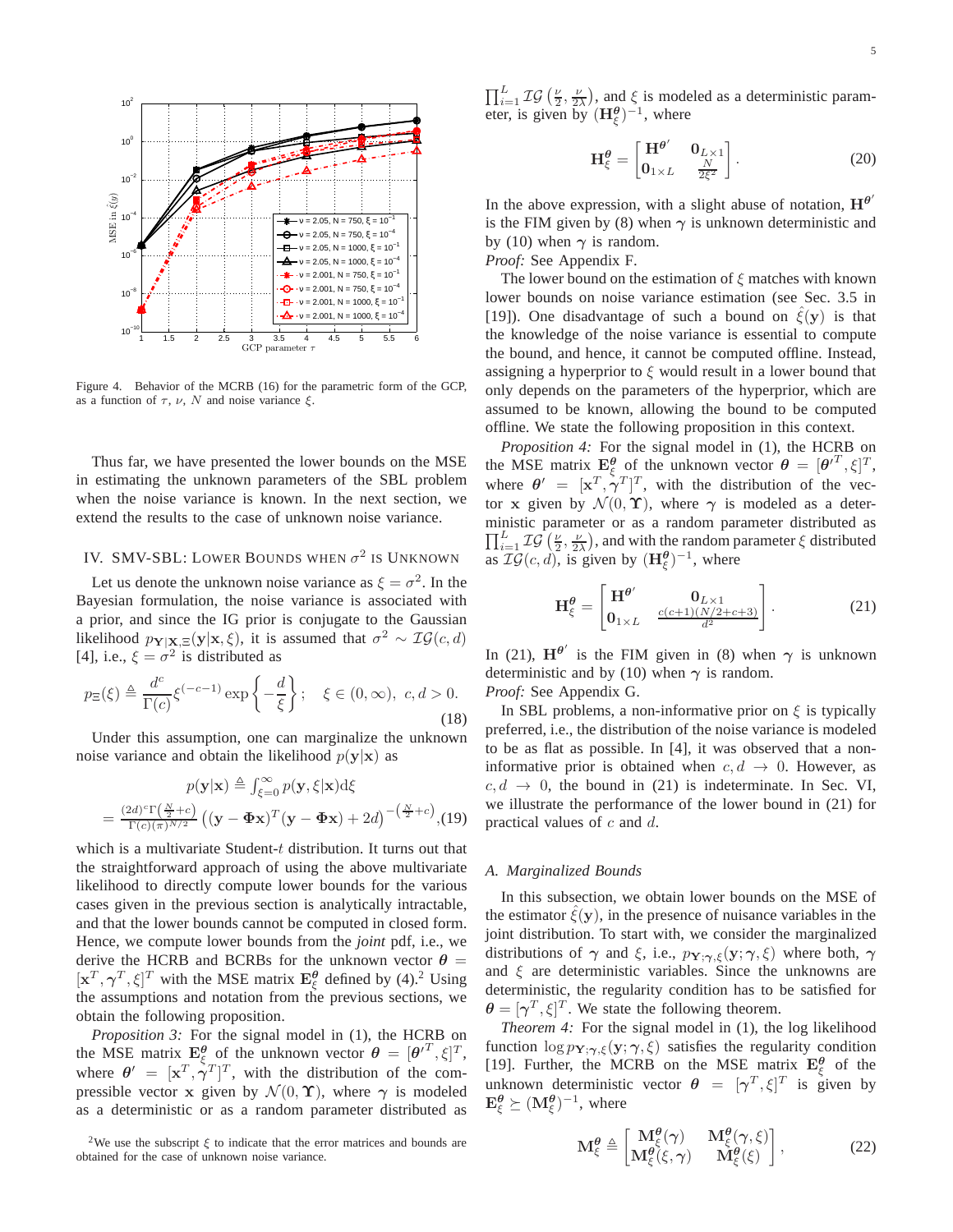where the  $(ij)$ <sup>th</sup> entry of the matrix  $\mathbf{M}^{\boldsymbol{\theta}}_{\xi}(\gamma)$  is given by  $(\mathbf{M}_{\xi}^{\boldsymbol{\theta}}(\boldsymbol{\gamma}))_{ij} = \frac{1}{2} \left\{ (\Phi_j^T \boldsymbol{\Sigma}_y^{-1} \Phi_i)^2 \right\}$ , and  $\mathbf{M}_{\xi}^{\boldsymbol{\theta}'}(\xi) = \frac{1}{2} \text{Tr}(\boldsymbol{\Sigma}_y^{-2})$ . Further,  $(\mathbf{M}^{\theta}_{\xi}(\gamma,\xi))_i = (\mathbf{M}^{\theta}_{\xi}(\xi,\gamma))_i = \frac{\Phi_i^T \mathbf{\Sigma}_y^{-2} \Phi_i}{2}, i, j$  $1, 2, \ldots, L.$ 

*Proof:* See Appendix H.

*Remark:* From the graphical model in Fig. 1, it can be seen that the branches consisting of  $\gamma_i$  and  $\xi$  are independent conditioned on x. However, when x is marginalized, the nodes  $\xi$  and  $\gamma_i$  are connected, and hence, Lemma 1 is no longer valid. Due to this, the lower bound on  $\gamma$  depends on  $\xi$  and vice versa, i.e.,  $M_{\xi}^{\theta}(\gamma)$  and  $M_{\xi}^{\theta}(\xi)$  depend on both  $\xi$  and  $\Upsilon = \text{diag}(\gamma)$ through  $\boldsymbol{\Sigma}_y = \xi \mathbf{I}_{N \times N} + \boldsymbol{\Phi} \boldsymbol{\Upsilon} \boldsymbol{\Phi}^T.$ 

Thus far, we have presented several bounds for the MSE performance of the estimators  $\hat{\mathbf{x}}(\mathbf{y})$ ,  $\hat{\gamma}(\mathbf{y})$  and  $\hat{\xi}(\mathbf{y})$  in the SMV-SBL framework. In the next section, we derive Cramér-Rao type lower bounds for the MMV-SBL signal model.

## V. LOWER BOUNDS FOR THE MMV-SBL

In this section, we provide Cramér-Rao type lower bounds for the estimation of unknown parameters in the MMV-SBL model given in (2). We consider the estimation of the compressible vector w from the vector of observations t, which contain the stacked columns of W and T, respectively. In the MMV-SBL model, each column of W is distributed as  $w_i \sim \mathcal{N}(0, \Upsilon)$ , for  $i = 1, \dots M$ , and the likelihood is given by  $\prod_{i=1}^M p_{\mathbf{T}|\mathbf{W}_i,\Xi}(\mathbf{t}_i|\mathbf{w}_i,\xi)$ , where  $p_{\mathbf{T}|\mathbf{W}_i\Xi}(\mathbf{t}_i|\mathbf{w}_i,\xi)$  =  $\mathcal{N}(\mathbf{\Phi}\mathbf{w}_i, \xi)$  and  $\xi = \sigma^2$ . The modeling assumptions on  $\gamma$  and  $\xi$  are the same as in the SMV-SBL case, given by (9) and (18), respectively [18].

Using the notation developed in Sec. II, we derive the bounds for the MMV SBL case similar to the SMV-SBL cases considered in Secs. III and IV. Since the derivation of these bounds follow along the same lines as in the previous sections, we simply state results in Table I.

| <b>Bound Derived</b>                                            | <b>Expression</b>                                                                                                                                                        |  |  |  |
|-----------------------------------------------------------------|--------------------------------------------------------------------------------------------------------------------------------------------------------------------------|--|--|--|
| HCRB on $\hat{\gamma}(y)$                                       | $\frac{M}{2\gamma^2}$ , $i = 1, 2 \ldots, L$<br>$H_M^{\theta} = \text{diag}$                                                                                             |  |  |  |
| BCRB on $\hat{\gamma}(y)$                                       | $\frac{\lambda^2(\nu+2)(M+\nu+6)}{2\nu}\mathbf{I}_{L\times L}$<br>$B^{\theta}_{\lambda A}$                                                                               |  |  |  |
| MCRB on $\hat{\gamma}(y)$                                       | $\overline{\mathbf{M}^{\boldsymbol{\theta}}_{M}} = [\mathbf{M}^{\boldsymbol{\theta}}_{ij}],$                                                                             |  |  |  |
|                                                                 | where $\mathbf{M}_{ij}^{\theta} = \frac{M}{2} (\Phi_i^{\tilde{T}} \Sigma_y^{-1} \Phi_i)^2$                                                                               |  |  |  |
| HCRB on $\hat{\mathbf{w}}(\mathbf{y})$                          | $H_M^{\theta} = \left(\frac{\Phi^T \Phi}{\sigma^2} + \Upsilon^{-1}\right)$<br>$\otimes \mathbf{I}_{M \times M}$                                                          |  |  |  |
| BCRB on $\hat{\mathbf{w}}(\mathbf{y})$                          | $\left(\frac{\mathbf{\Phi}^T\mathbf{\Phi}}{\sigma^2} + \lambda \mathbf{I}_{L\times L} \right) \otimes \mathbf{I}_{M\times M}$<br>$\mathbf{B}_{M}^{\boldsymbol{\theta}}=$ |  |  |  |
| HCRB on $\hat{\xi}(\mathbf{y})$                                 | $\frac{MN}{252}$<br>$\mathbf{H}^{\boldsymbol{\theta}}_{M,\xi}=$                                                                                                          |  |  |  |
| BCRB on $\hat{\xi}(\mathbf{y})$                                 | $\frac{MN}{2}+c+3(c+1)$<br>$\mathbf{B}_{M,\ell}^{\boldsymbol{\theta}}$                                                                                                   |  |  |  |
| MCRB on $[\hat{\gamma}(\mathbf{y})^T, \hat{\xi}(\mathbf{y})]^T$ | $\mathbf{M}^{\boldsymbol{\theta}}$ .<br>$= M \times M_c^{\theta}$                                                                                                        |  |  |  |

Table I CRAMÉR-RAO TYPE BOUNDS FOR THE MMV-SBL CASE.

We see that the lower bounds on  $\hat{\gamma}(y)$  and  $\hat{\xi}(y)$  are reduced by a factor of  $M$  compared to the SMV case, which is intuitively satisfying. It turns out that it is not possible to obtain the MCRB on w in the MMV-SBL setting, since closed form expressions for the FIM are not available.

In the next section, we consider two popular algorithms for SBL and graphically illustrate the utility of the lower bounds.



Figure 5. Decay profile of the sorted magnitudes of *i.i.d.* samples drawn from a Student-t distribution.

#### VI. SIMULATIONS AND DISCUSSION

The vector estimation problem in the SBL framework typically involves the joint estimation of the hyperparameter and the unknown compressible vector x. Since the hyperparameter estimation problem cannot be solved in closed form, iterative estimators are employed [4]. In this section, we consider the iterative updates based on the EM algorithm first proposed in [4]. We also consider the algorithm proposed in [6] based on the Automatic Relevance Determination (ARD) framework. We plot the MSE performance in estimating x,  $\gamma$  and  $\xi$ with the linear model in (1) and (2), for the EM algorithm, labeled EM, and the ARD based Reweighted  $\ell_1$  algorithm, labeled ARD-SBL. We compare the performance of the estimators against the derived lower bounds.

We simulate the lower bounds for a random underdetermined  $(N < L)$  measurement matrix  $\Phi$ , whose entries are *i.i.d.* and standard Bernoulli  $({+1, -1})$  distributed. A compressible signal of dimension  $L$  is generated by sampling from a Student-t distribution with the value of  $\nu$  ranging from 2.01 to 2.05, which is the range in which the signal is *"somewhat"* compressible, for high dimensional signals [3]. Figure 5 shows the decay profile of the sorted magnitudes of  $L = 1024$  *i.i.d.* samples drawn from a Student-t distribution for different  $\nu$  and with the value of  $\mathbb{E}(x_i^2)$  fixed at  $10^{-3}$ .

#### *A. Lower Bounds on the MSE Performance of*  $\hat{\mathbf{x}}(\mathbf{y})$

In this subsection, we compare the MSE performance of the ARD-SBL estimator and the EM based estimator  $\hat{\mathbf{x}}(\mathbf{y})$ . Figure 6 depicts the MSE performance of  $\hat{\mathbf{x}}(\mathbf{y})$  for different SNRs and  $N = 750$  and 1000, with  $\nu = 2.01$ . We compare it with the HCRB/BCRB derived in (8), which is obtained by assuming the knowledge of the realization of the hyperparameters  $\gamma$ . We see that the MCRB derived in (14) is a tight lower bound on the MSE performance at high SNR and N.

Figure 7 shows the comparative MSE performance of the ARD-SBL estimator and EM based estimator as a function of varying degrees of freedom  $\nu$ , at an SNR of 40 dB and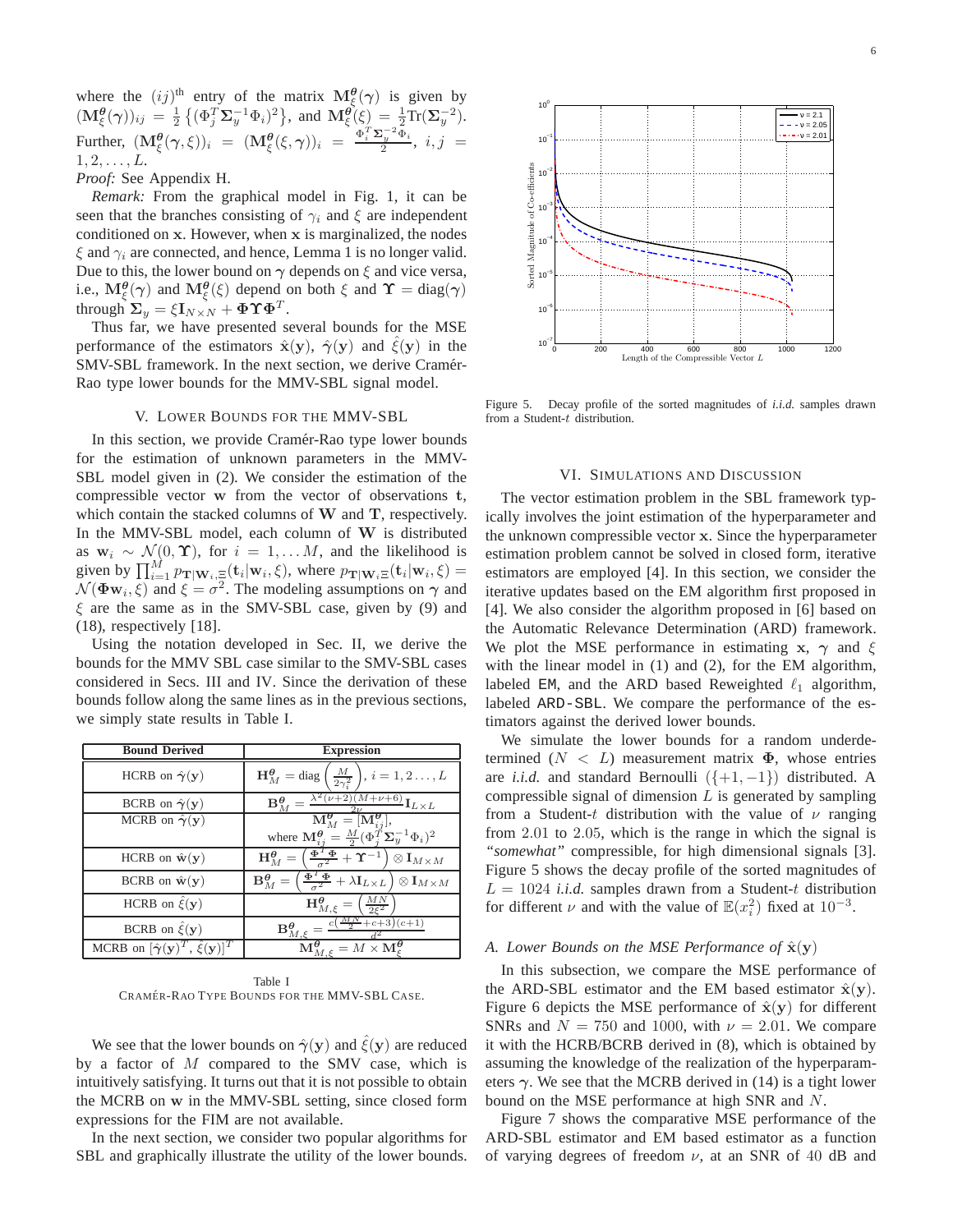

Figure 6. The MSE performance of  $\hat{\mathbf{x}}(\mathbf{y})$  and the corresponding MCRB and BCRB, as a function of SNR, with  $\nu = 2.01$ .



Figure 7. The MSE performance of  $\hat{\mathbf{x}}(\mathbf{y})$  and the corresponding MCRB and BCRB, as a function of  $\nu$ , with SNR = 40 dB.

 $N = 1000$  and 750. As expected, the MSE performance of the algorithms is better at low values of  $\nu$  since the signal is more compressible, and the MCRB and BCRB also reflect this behavior. The MCRB is a tight lower bound, especially for high values of N. Figure 8 shows the MSE performance of the ARD-SBL estimator and EM based estimator as a function of N, at an SNR of 40 dB and for two different values of  $\nu$ . The MSE performance of the EM algorithm converges to that of the MCRB at higher N.

#### *B. Lower Bounds on the MSE Performance of*  $\hat{\gamma}(y)$

In this subsection, we compare the different lower bounds for the MSE of the estimator  $\hat{\gamma}(y)$  for the SMV and MMV-SBL system model. Figure 9 shows the MSE performance of  $\hat{\gamma}(y)$  as a function of SNR and M, when  $\gamma$  is a random parameter,  $N = 1000$  and  $\nu = 2.01$ . In this case, it turns out that there is a large gap between the performance of the EM based estimate and the lower bound.



Figure 8. The MSE performance of  $\hat{\mathbf{x}}(\mathbf{y})$  and the corresponding MCRB and BCRB, as a function of  $N$ , with SNR = 40 dB.



Figure 9. The MSE performance of  $\hat{\gamma}(y)$  and the corresponding HCRB, as a function of SNR, with  $N = 1000$ .

When  $\gamma$  is deterministic, we first note that the EM based ML estimator for  $\gamma$  is asymptotically optimal and the lower bounds are practical for large data samples [19]. The results are listed in Table II. We see that for  $L = 2048$  and  $N = 1500$ , the MCRB and BCRB are tight lower bounds, with MCRB being marginally tighter than the BCRB. However, as  $M$  increases, the gap between the MSE and the lower bounds increases.

# *C. Lower Bounds on the MSE Performance of*  $\hat{\xi}(\mathbf{y})$

In Fig. 10, we compare the lower bounds on the MSE of the estimator  $\xi(y)$  in the SMV and MMV-SBL settings, for different values of N and M. Here,  $\xi$  is sampled from the IG pdf (18), with parameters  $c = 3$  and  $d = 0.2$ .

When  $\xi$  is deterministic, the EM based ML estimator for  $\gamma$ is asymptotically optimal and the lower bounds are practical for large data samples [19]. Table III lists the MSE values of  $\hat{\xi}(y)$ , the corresponding HCRB and MCRB for deterministic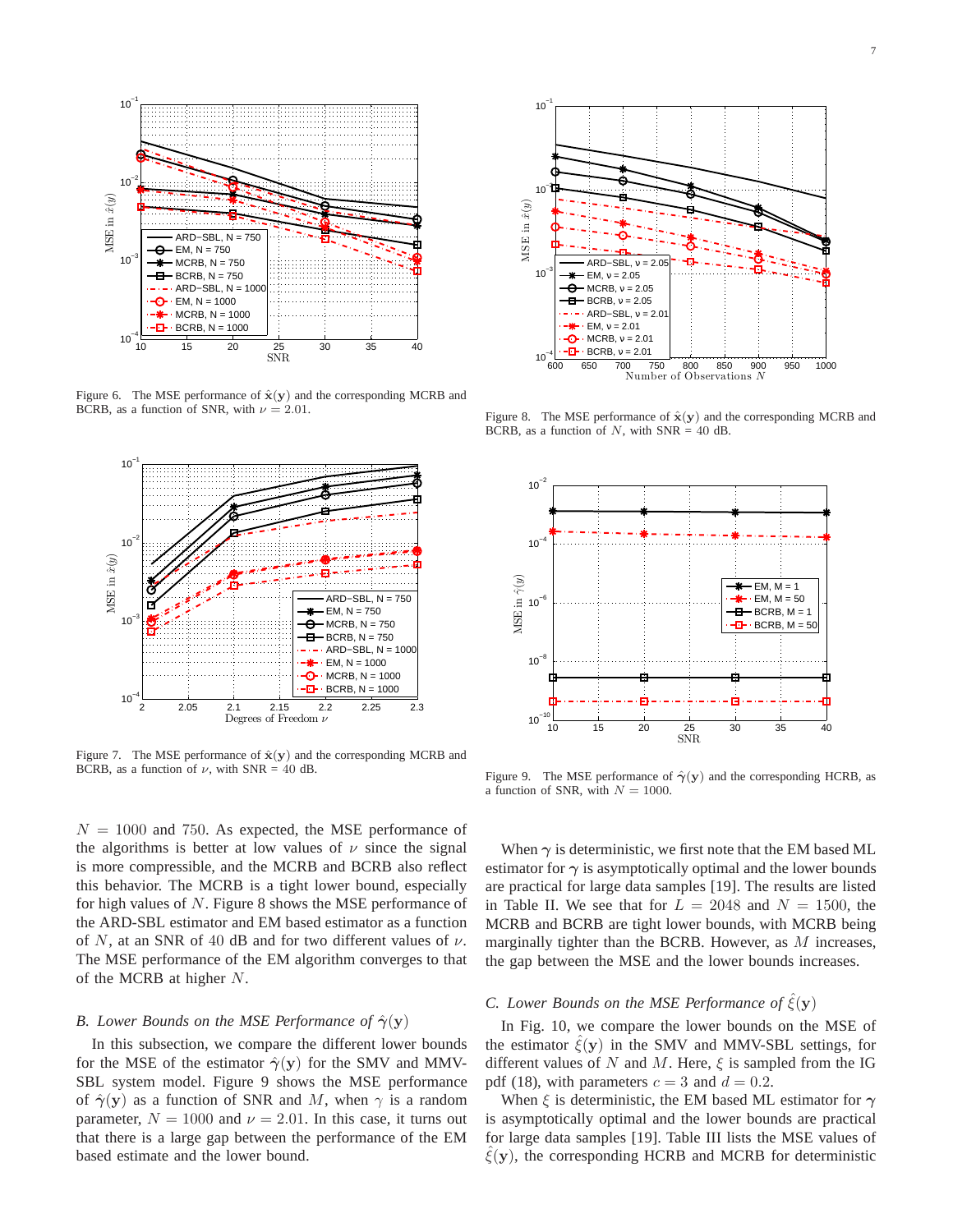| SNR(dB) |                       | 10     | 20    | 30    | 40        |
|---------|-----------------------|--------|-------|-------|-----------|
| $M=1$   | <b>MSE</b>            | 0.054  | 0.053 | 0.051 | 0.050     |
|         | MCRB                  | 0.052  | 0.051 | 0.050 | 0.049     |
|         | <b>BCRB</b>           | 0.049  | 0.049 | 0.049 | 0.049     |
| $M=50$  | <b>MSE</b>            | 0.0450 | 0.039 | 0.035 | $0.030\,$ |
|         | MCRB $\times 10^{-2}$ | 0.12   | 0.11  | 0.10  | 0.09      |
|         | $BCRB \times 10^{-3}$ | 0.977  | 0.977 | 0.977 | 0.977     |

Table II VALUES OF THE MSE OF THE ESTIMATOR  $\hat{\boldsymbol{\gamma}}(\mathbf{y})$ , the MCRB and the BCRB, FOR  $\theta_d = [\gamma]$  as a function of SNR, for  $N = 1500$ .



Figure 10. The MSE performance of  $\hat{\xi}(\mathbf{y})$  and its HCRB, as a function of N.

but unknown noise variance, while the true noise variance is fixed at  $10^{-3}$ . We see that for  $L = 2048$  and  $N = 1500$ , the MCRB is marginally tighter than the HCRB. However, when the noise variance is random, we see from Fig. 10 that there is a large gap between the MSE performance and the HCRB.

|        |                        | 1500  | 1600  | 1700  | 1800  |
|--------|------------------------|-------|-------|-------|-------|
| $M=1$  | $MSE \times 10^{-8}$   | 0.736 | 0.663 | 0.636 | 0.592 |
|        | $MCRB \times 10^{-8}$  | 0.380 | 0.340 | 0.307 | 0.279 |
|        | $HCRB \times 10^{-8}$  | 0.133 | 0.125 | 0.118 | 0.111 |
| $M=50$ | $MSE \times 10^{-9}$   | 0.930 | 0.892 | 0.866 | 0.847 |
|        | $MCRB \times 10^{-10}$ | 0.680 | 0.652 | 0.614 | 0.573 |
|        | $HCRB \times 10^{-10}$ | 0.267 | 0.250 | 0.235 | 0.222 |

Table III VALUES OF THE MSE OF THE ESTIMATOR  $\hat{\xi}(\mathbf{y})$ , the MCRB and the HCRB FOR  $\theta_d = [\xi]$ , AS A FUNCTION OF N.

#### VII. CONCLUSION

In this work, we derived Cramér-Rao type lower bounds on the MSE, namely, the HCRB, BCRB and MCRB, for the SMV-SBL and the MMV-SBL problem of estimating compressible signals. We used a hierarchical model for the compressible priors to obtain the bounds under various assumptions on the unknown parameters. The bounds derived by assuming a hyperprior distribution on the hyperparameters themselves provided key insights into the MSE performance of SBL and the values of the parameters that govern these hyperpriors. We derived the MCRB for the generalized compressible prior distribution, of which the Student-t and Generalized Pareto prior distribution are special cases. We showed that the MCRB is tighter than the BCRB. We compared the lower bounds with the MSE performance of the ARD-SBL and the EM algorithm using Monte Carlo simulations. The numerical results illustrated the near-optimality of EM based updates for SBL, which makes it attractive for practical implementations.

## **APPENDIX**

## *A. Proof of Proposition 1*

Using the graphical model of Fig. 1 in (5),

$$
\mathbf{H}^{\theta}(\mathbf{x}) \triangleq -\mathbb{E}_{\mathbf{Y}, \mathbf{X}; \gamma} \left[ \nabla_{\mathbf{x}}^2 \log p_{\mathbf{Y}, \mathbf{X}; \gamma}(\mathbf{y}, \mathbf{x}; \gamma) \right]
$$
  
\n
$$
= -\mathbb{E}_{\mathbf{Y}, \mathbf{X}; \gamma} \left[ \nabla_{\mathbf{x}} \left( \frac{\mathbf{\Phi}^T(\mathbf{y} - \mathbf{\Phi} \mathbf{x})}{\sigma^2} - \mathbf{\Upsilon}^{-1} \mathbf{x} \right) \right]
$$
  
\n
$$
= \frac{\mathbf{\Phi}^T \mathbf{\Phi}}{\sigma^2} + \mathbf{\Upsilon}^{-1}.
$$
 (23)

Similarly, it is straightforward to show that  $\nabla_{\mathbf{x}} \nabla_{\gamma} \log p_{\mathbf{Y}, \mathbf{X}; \gamma}(\mathbf{y}, \mathbf{x}; \gamma) = \text{diag}$  $\frac{x_1}{\gamma_1^2},$  $\overline{x_2}$ γ 2 2 , . . . ,  $\frac{x_L}{\gamma_L^2}$  . Since  $x_i$  are zero mean random variables

$$
\mathbf{H}^{\theta}(\gamma, \mathbf{x}) = -\mathbb{E}_{\mathbf{Y}, \mathbf{X}; \gamma} \left[ \nabla_{\gamma} \nabla_{\mathbf{x}} \log p_{\mathbf{Y}, \mathbf{X}; \gamma}(\mathbf{y}, \mathbf{x}; \gamma) \right] = \mathbf{0}_{L \times L},
$$
  

$$
\mathbf{H}^{\theta}(\gamma) = -\mathbb{E}_{\mathbf{Y}, \mathbf{X}; \gamma} \left[ \nabla_{\gamma}^{2} (\log p_{\mathbf{Y}|\mathbf{X}}(\mathbf{y}|\mathbf{x}) + \log p_{\mathbf{X}; \gamma}(\mathbf{x}; \gamma)) \right].
$$

Now, since  $\log p_{\mathbf{X}; \boldsymbol{\gamma}}(\mathbf{x}; \boldsymbol{\gamma}) = \sum_{i=1}^{L} \log p_{\mathbf{X}; \boldsymbol{\gamma}}(\mathbf{x}_i; \boldsymbol{\gamma}_i)$ , we get,

$$
\frac{\partial^2 \log p_{\mathbf{X};\gamma}(\mathbf{x};\gamma)}{\partial \gamma_i \partial \gamma_j} = \begin{cases} \frac{1}{2\gamma_i^2} - \frac{x_i^2}{\gamma_i^3} & \text{if } i = j \\ 0 & \text{if } i \neq j. \end{cases} (24)
$$

Taking  $-\mathbb{E}_{\mathbf{X};\gamma}(\cdot)$  on both sides of the above equation and noting that  $\mathbb{E}_{\mathbf{X}; \gamma}(x_i^2) = \gamma_i$ , we obtain

$$
\mathbf{H}^{\theta}(\gamma) = \text{diag}\left(-\mathbb{E}_{\mathbf{X};\gamma}\left[\frac{\partial^2 \log p_{\mathbf{X};\gamma}(\mathbf{x};\gamma)}{\partial \gamma_i^2}\right]\right)
$$

$$
= \text{diag}\left(\left[\frac{1}{2\gamma_1^2}, \dots, \frac{1}{2\gamma_L^2}\right]\right). \tag{25}
$$

This completes the proof.

# *B. Proof of Proposition 2*

Using the graphical model of Fig. 1 in (5),

$$
\mathbf{B}^{\theta}(\mathbf{x}) \triangleq -\mathbb{E}_{\mathbf{Y},\mathbf{X},\Gamma} \left[ \nabla_{\mathbf{x}}^2 \log p_{\mathbf{Y},\mathbf{X},\Gamma}(\mathbf{y},\mathbf{x};\gamma) \right]
$$
  
\n
$$
= -\mathbb{E}_{\mathbf{Y},\mathbf{X},\Gamma} \left[ \nabla_{\mathbf{x}} \left( \frac{\Phi^T(\mathbf{y} - \Phi \mathbf{x})}{\sigma^2} - \mathbf{\Upsilon}^{-1} \mathbf{x} \right) \right]
$$
  
\n
$$
= \mathbb{E}_{\Gamma} \left[ \frac{\Phi^T \Phi}{\sigma^2} + \mathbf{\Upsilon}^{-1} \right] \qquad (26)
$$
  
\n
$$
\Phi^T \Phi + \mathbb{E}_{\Gamma} \left[ \mathbf{\Upsilon}^{-1} \right] \qquad (27)
$$

$$
= \frac{\mathbf{\Phi}^{\mathbf{1}} \mathbf{\Phi}}{\sigma^2} + \mathbb{E}_{\Gamma} \left[ \mathbf{\hat{T}}^{-1} \right]. \tag{27}
$$

The expression for  $\mathbb{E}_{\Gamma}[\Upsilon^{-1}]$  w.r.t.  $\gamma_i$  is given by,

$$
\mathbb{E}_{\Gamma}\left[\frac{1}{\gamma_{i}}\right] = K_{\gamma} \int_{\gamma_{i}=0}^{\infty} \gamma_{i}^{(-\frac{\nu}{2}-2)} \exp\left\{-\frac{\nu}{2\lambda\gamma_{i}}\right\} d\gamma_{i} \quad (28)
$$

$$
= K_{\gamma} \frac{\Gamma\left(\frac{\nu}{2}+1\right)}{\left(\frac{\nu}{2\lambda}\right)^{\frac{\nu}{2}+1}} \underbrace{\int_{\gamma_{i}=0}^{\infty} \mathcal{IG}\left(\frac{\nu}{2}+1, \frac{\nu}{2\lambda}\right) d\gamma_{i}}_{=1}
$$

$$
= \lambda, \quad (29)
$$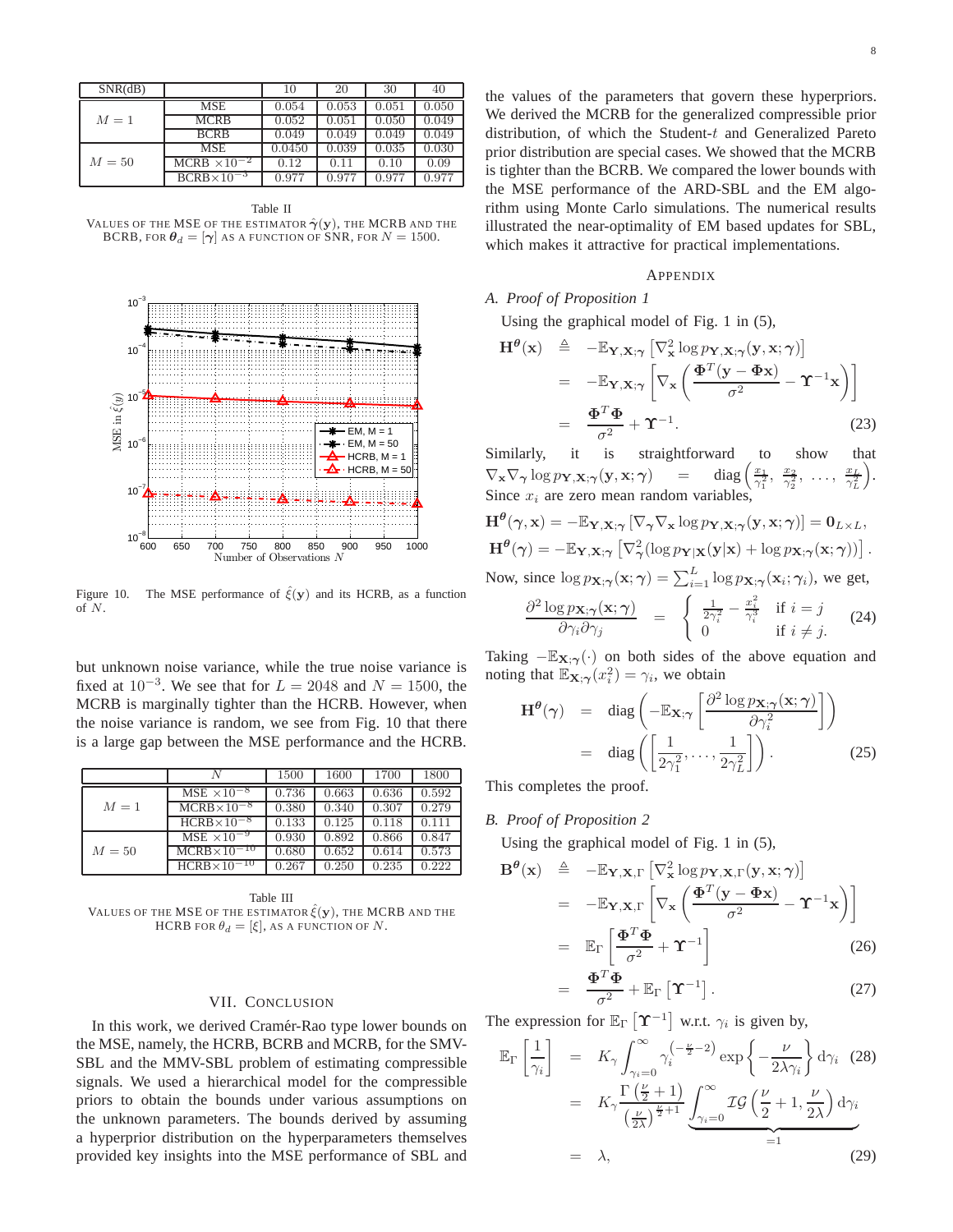since  $K_{\gamma} = \left(\frac{\nu}{2\lambda}\right)^{\nu/2} \left(\Gamma\left(\frac{\nu}{2}\right)\right)^{-1}$ . Hence, the overall bound is and hence, given by

$$
\mathbf{B}^{\theta}(\mathbf{x}) = \frac{\mathbf{\Phi}^T \mathbf{\Phi}}{\sigma^2} + \lambda \mathbf{I}_{L \times L}.
$$
 (30)

Using the graphical model of Fig. 1 in (5), for  $\theta =$  Taking  $\mathbb{E}_{Y,\gamma}(\cdot)$  on both the sides of the above equation,  $[\mathbf{x}^T, \boldsymbol{\gamma}^T]^T$ ,  $\mathbf{B}^{\theta}(\boldsymbol{\gamma})$  is defined as

$$
\mathbf{B}^{\theta}(\gamma) \triangleq -\mathbb{E}_{\mathbf{Y},\mathbf{X},\Gamma} \left[ \nabla_{\gamma}^{2} \left( \log p_{\mathbf{Y}|\mathbf{X}}(\mathbf{y}|\mathbf{x}) + \log p_{\mathbf{X}|\Gamma}(\mathbf{x}|\gamma) + \log p_{\Gamma}(\gamma) \right) \right].
$$
\n(31)

Since the expressions for  $\log p_{\mathbf{X}|\Gamma}(\mathbf{x}|\gamma)$  and  $\log p_{\Gamma}(\gamma)$  are separable and symmetric w.r.t.  $\gamma_i$ , the off-diagonal terms of  $B^{\theta}(\gamma)$  are zero, and it is sufficient to evaluate the diagonal terms  $-\mathbb{E}_{\mathbf{Y},\mathbf{X},\Gamma} \left( \frac{\partial^2 (\log p_{\mathbf{X}|\Gamma}(\mathbf{x}|\boldsymbol{\gamma}) + \log p_{\Gamma}(\boldsymbol{\gamma}))}{\partial \gamma^2} \right)$  $\partial \gamma_i^2$  . Differentiating the expression w.r.t.  $\gamma_i$  twice,

$$
\frac{\partial^2 \left( \log p_{\mathbf{X}|\Gamma}(\mathbf{x}|\boldsymbol{\gamma}) + \log p_{\Gamma}(\boldsymbol{\gamma}) \right)}{\partial \gamma_i^2} = -\frac{(\nu+1)}{2\gamma_i^2} + \frac{\nu}{\lambda \gamma_i^3}.
$$
 (32)

The expression for  $-\mathbb{E}_{\Gamma}\left[-\frac{(\nu+1)}{2\gamma^2}\right]$  $\frac{\nu+1)}{2\gamma_i^2}+\frac{\nu}{\lambda\gamma_i^3}$ i is given by

$$
\mathbb{E}_{\Gamma} \left[ \frac{(\nu+1)}{2\gamma_i^2} - \frac{\nu}{\lambda \gamma_i^3} \right] = K_{\gamma}
$$

$$
\int_{\gamma_i=0}^{\infty} \left[ \frac{(\nu+1)\gamma_i^{-2}}{2} - \frac{\nu \gamma_i^{-3}}{\lambda} \right] \gamma_i \left( -\frac{\nu}{2} - 1 \right) \exp\left\{-\frac{\nu}{2\lambda \gamma_i} \right\} d\gamma_i, (33)
$$

where  $K_{\gamma} = \left(\frac{\nu}{2\lambda}\right)^{\nu/2} \left(\Gamma\left(\frac{\nu}{2}\right)\right)^{-1}$ . After some manipulation, it can be shown that the above integral reduces to

$$
-\mathbb{E}_{\Gamma}\left[-\frac{(\nu+1)}{2\gamma_i^2} + \frac{\nu}{\lambda\gamma_i^3}\right] = \frac{\lambda^2(\nu+2)(\nu+7)}{2\nu}.\tag{34}
$$

Thus, the  $(ij)$ <sup>th</sup> component of  $\mathbf{B}^{\theta}(\gamma, \mathbf{x})$  is given by

$$
(\mathbf{B}^{\theta}(\gamma, \mathbf{x}))_{ij} = \frac{\partial^2 \log p_{\mathbf{X}|\Gamma}(\mathbf{x}|\gamma)}{\partial \gamma_i \partial x_i} = -\frac{x_i}{\gamma_i^2},\qquad(35)
$$

and  $\mathbf{B}^{\theta}(\mathbf{x}, \gamma) = (\mathbf{B}^{\theta}(\gamma, \mathbf{x}))^{T}$ . Since  $\mathbb{E}_{\mathbf{X} | \Gamma}(x_i) = 0$ ,  $B^{\theta}(\gamma, x) = 0_{L \times L}$ . This completes the proof.

## *C. Proof of Theorem 1*

To establish the regularity condition, the first order derivative of the log likelihood log  $p_{Y,\gamma}(y;\gamma)$  is required. This, in turn, requires the evaluation of  $\frac{\partial \log |\Sigma_y|}{\partial \gamma_j}$  and  $\frac{\partial \mathbf{y}^T \mathbf{\Sigma}_y^{-1} \mathbf{y}}{\partial \gamma_j}$  $rac{\Delta_y}{\partial \gamma_j}$ . Using the chain rule for differentiation [26], we have

$$
\frac{\partial \log |\mathbf{\Sigma}_y|}{\partial \gamma_j} = \text{Tr}\left\{ \left( \frac{\partial \log |\mathbf{\Sigma}_y|}{\partial \mathbf{\Sigma}_y} \right)^T \frac{\partial \mathbf{\Sigma}_y}{\partial \gamma_j} \right\}
$$
\n
$$
= \text{Tr}\left\{ (\mathbf{\Sigma}_y^{-1})^T \Phi_j \Phi_j^T \right\} = \Phi_j^T \mathbf{\Sigma}_y^{-1} \Phi_j. \tag{36}
$$

Here, we have used the identity  $\nabla_X \log |X| = X^{-1}$  [26] and results from vector calculus [26] to obtain  $\frac{\partial \Sigma_y}{\partial \gamma_j} = \Phi_j \Phi_j^T$ , where  $\Phi_j$  is the j<sup>th</sup> column of  $\Phi$ . Similarly, the derivative of  $y^T \Sigma_y^{-1} y$  can be obtained as

$$
\frac{\partial \mathbf{y}^T \mathbf{\Sigma}_y^{-1} \mathbf{y}}{\partial \gamma_j} = \text{Tr} \left\{ \left( \frac{\partial \mathbf{y}^T \mathbf{\Sigma}_y^{-1} \mathbf{y}}{\partial \mathbf{\Sigma}_y^{-1}} \right)^T \frac{\partial \mathbf{\Sigma}_y^{-1}}{\partial \gamma_j} \right\}
$$

$$
= -\Phi_j^T \mathbf{\Sigma}_y^{-1} \mathbf{y} \mathbf{y}^T \mathbf{\Sigma}_y^{-1} \Phi_j, \tag{37}
$$

$$
\frac{\partial}{\partial \gamma_j} \log p_{\mathbf{Y};\gamma}(\mathbf{y};\gamma) = \frac{\Phi_j^T \Sigma_y^{-1} \mathbf{y} \mathbf{y}^T \Sigma_y^{-1} \Phi_j - \Phi_j^T \Sigma_y^{-1} \Phi_j}{2}.
$$
\n(38)

$$
\mathbb{E}_{\mathbf{Y};\gamma} \left[ \frac{\partial}{\partial \gamma_j} \log p_{\mathbf{Y};\gamma}(\mathbf{y};\gamma) \right] \n= \frac{\Phi_j^T \Sigma_y^{-1} \left\{ \mathbb{E}_{\mathbf{Y};\gamma}(\mathbf{y}\mathbf{y}^T) \right\} \Sigma_y^{-1} \Phi_j - \Phi_j^T \Sigma_y^{-1} \Phi_j}{2} = 0, \quad (39)
$$

since  $\mathbb{E}_{\mathbf{Y}}(\mathbf{y}\mathbf{y}^T) = \mathbf{\Sigma}_y$ . Hence, the pdf satisfies the required regularity constraint.

Now, the MCRB for  $\theta = [\gamma]$  is obtained by computing the second derivative of the log likelihood, as follows:

$$
-\frac{\partial^2}{\partial \gamma_i \partial \gamma_j} \log p_{\mathbf{Y},\gamma}(\mathbf{y};\gamma)
$$
  
\n
$$
=\frac{1}{2} \frac{\partial}{\partial \gamma_i} (\Phi_j^T \Sigma_y^{-1} \Phi_j - (\Phi_j^T \Sigma_y^{-1} \mathbf{y})^2)
$$
  
\n
$$
=\frac{1}{2} \text{Tr} \left\{ \Phi_j \Phi_j^T (-\Sigma_y^{-1} \Phi_i \Phi_i^T \Sigma_y^{-1}) \right\}
$$
  
\n
$$
-(\Phi_j^T \Sigma_y^{-1} \mathbf{y}) \text{Tr} \left\{ \left( \frac{\partial (\Phi_j^T \Sigma_y^{-1} \mathbf{y})}{\partial \Sigma_y^{-1}} \right)^T \frac{\partial \Sigma_y^{-1}}{\partial \gamma_i} \right\}
$$
  
\n
$$
=-\frac{1}{2} (\Phi_j^T \Sigma_y^{-1} \Phi_i) (\Phi_i^T \Sigma_y^{-1} \Phi_j)
$$
  
\n
$$
+(\Phi_j^T \Sigma_y^{-1} \mathbf{y}) (\mathbf{y}^T \Sigma_y^{-1} \Phi_i) (\Phi_i^T \Sigma_y^{-1} \Phi_j).
$$
 (40)

Taking  $-\mathbb{E}_{\mathbf{Y};\gamma}(\cdot)$  on both the sides of the above expression,

$$
(\mathbf{M}^{\boldsymbol{\gamma}})_{ij} \triangleq -\mathbb{E}_{\mathbf{Y};\boldsymbol{\gamma}} \left[ \frac{\partial^2 \log p_{\mathbf{Y};\boldsymbol{\gamma}}(\mathbf{y};\boldsymbol{\gamma})}{\partial \gamma_i \partial \gamma_j} \right] = \frac{(\Phi_j^T \mathbf{\Sigma}_y^{-1} \Phi_i)^2}{2},
$$
(41)

as stated in (11). This completes the proof.

#### *D. Proof of Theorem 2*

The proof follows from the proof for Theorem 3 in Appendix E by substituting  $\tau = 2$ .

#### *E. Proof of Theorem 3*

The MCRB for estimation of the compressible random vector with  $\theta = [\mathbf{x}]$  is given by

$$
\mathbf{M}^{\mathbf{x}} = -\mathbb{E}_{\mathbf{Y}, \mathbf{X}} [\nabla_{\mathbf{x}}^{2} \log p_{\mathbf{Y}, \mathbf{X}}(\mathbf{y}, \mathbf{x})] \n= -\mathbb{E}_{\mathbf{Y}, \mathbf{X}} [\nabla_{\mathbf{x}}^{2} \log p_{\mathbf{Y}|\mathbf{X}}(\mathbf{y}|\mathbf{x}) + \nabla_{\mathbf{x}}^{2} \log p_{\mathbf{X}}(\mathbf{x})].
$$
\n(42)

The first term above is given by

$$
-\mathbb{E}_{\mathbf{Y},\mathbf{X}} \left[ \nabla_{\mathbf{x}}^2 \log p_{\mathbf{Y}|\mathbf{X}}(\mathbf{y}|\mathbf{x}) \right] = -\mathbb{E}_{\mathbf{Y},\mathbf{X}} \left[ \nabla_{\mathbf{x}} \frac{\Phi^T(\mathbf{y} - \Phi \mathbf{x})}{\sigma^2} \right]
$$

$$
= -\mathbb{E}_{\mathbf{Y},\mathbf{X}} \left[ \frac{-\Phi^T \Phi}{\sigma^2} \right] = \frac{\Phi^T \Phi}{\sigma^2}.
$$
(43)

Note that  $p_X(x)$  is not differentiable if any of its components  $x_i = 0$ . However, the measure of  $x_i = 0$  is zero since the distribution is continuous, and hence, this condition can be safely ignored. Now,

$$
\frac{\partial \log p_{\mathbf{X}}(\mathbf{x})}{\partial x_i} = \begin{cases} -\frac{(\nu+1)\lambda x_i^{\tau-1}}{(\nu+\lambda x_i^{\tau})} & \text{if } x_i > 0\\ (-1)^{\tau} \frac{(\nu+1)\lambda x_i^{\tau-1}}{(\nu+(-1)^{\tau}\lambda x_i^{\tau})} & \text{if } x_i < 0. \end{cases}
$$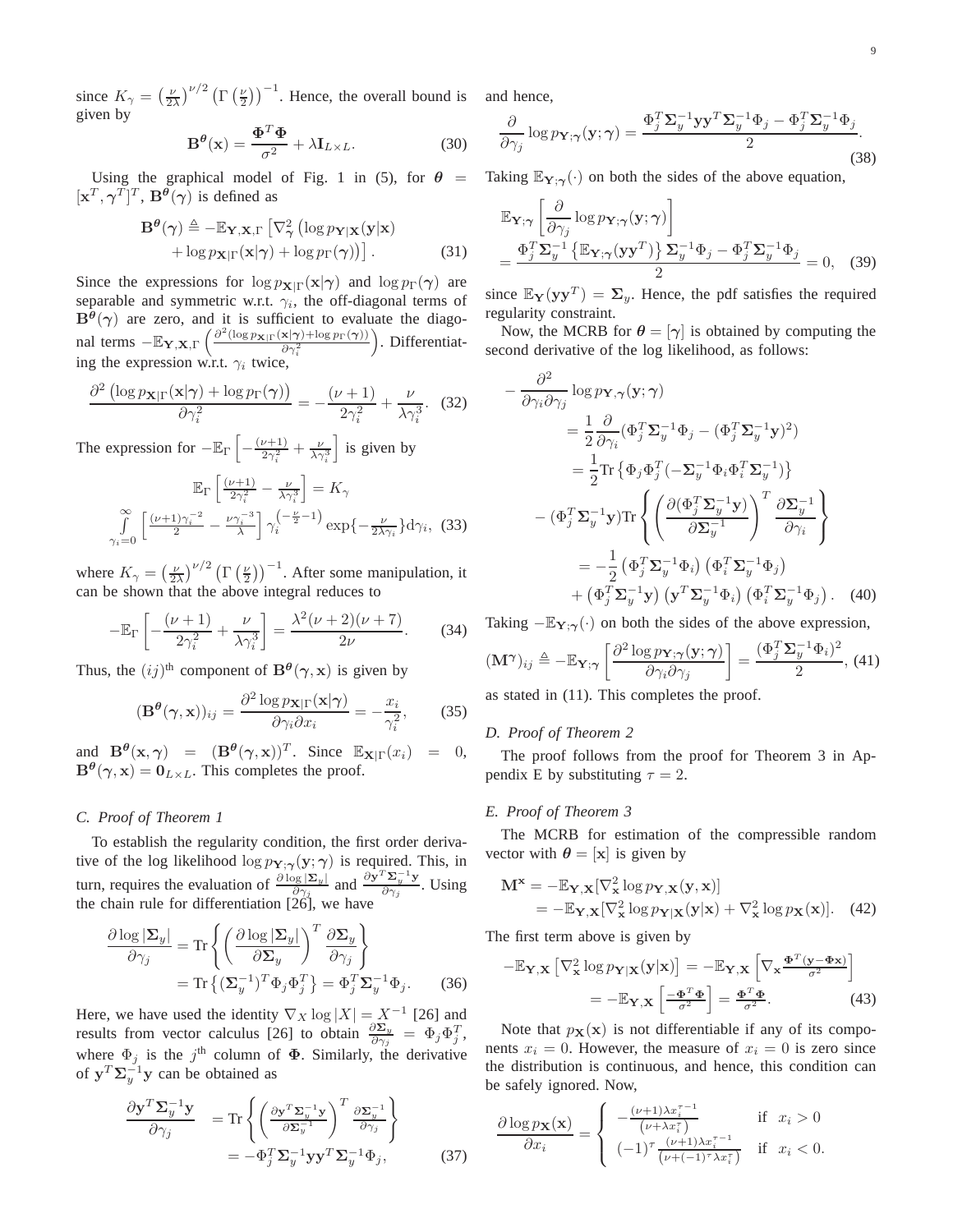First, we consider the case of  $x_i > 0$ . Differentiating the above w.r.t.  $x_i$  again, we obtain

$$
\frac{\partial^2}{\partial x_i^2} \log p_{\mathbf{X}}(\mathbf{x}) = \frac{-(\nu+1)\lambda(\tau-1)x_i^{\tau-2}}{(\nu+\lambda x_i^{\tau})} + \frac{\lambda^2 \tau(\nu+1)x_i^{2\tau-2}}{(\nu+\lambda x_i^{\tau})^2}.
$$
(44)

Taking  $-\mathbb{E}_{\mathbf{X}}(\cdot)$  on both sides of the above equation, we get

$$
-\mathbb{E}_{\mathbf{X}}\left(\frac{\partial^2}{\partial x_i^2}\log p_{\mathbf{X}}(\mathbf{x})\right) = \frac{K(\nu+1)\lambda}{\nu}
$$

$$
\int_0^\infty \left(\frac{(\tau-1)x_i^{\tau-2}}{\left(1+\frac{\lambda x_i^{\tau}}{\nu}\right)^{\frac{\nu+\tau+1}{\tau}}} - \frac{\lambda \tau x_i^{2\tau-2}}{\nu \left(1+\frac{\lambda x_i^{\tau}}{\nu}\right)^{\frac{\nu+2\tau+1}{\tau}}}\right) dx_i.
$$
(45)

The above can be simplified using the transformation  $t_i = \frac{\lambda x_i^{\tau}}{\nu}$  and using  $\int_0^{\infty} \frac{t^{u-1}}{(1+t)^{u+v}} dt = \frac{\Gamma(u)\Gamma(v)}{\Gamma(u+v)}$ , we get  $\frac{\Gamma(u)\Gamma(v)}{\Gamma(u+v)},$  we get

$$
-\mathbb{E}_{\mathbf{X}}\left(\frac{\partial^2}{\partial x_i^2}\log p_{\mathbf{X}}(\mathbf{x})\right) = \frac{K(\nu+1)(\tau-1)}{\tau}\left(\frac{\lambda}{\nu}\right)^{1/\tau}
$$

$$
\Gamma\left(1-\frac{1}{\tau}\right)\left\{\frac{\Gamma\left(\frac{\nu+\tau+2}{\tau}\right)-\frac{1}{\tau}\Gamma\left(\frac{\nu+2}{\tau}\right)}{\Gamma\left(\frac{\nu+2\tau+1}{\tau}\right)}\right\} \quad \text{for} \quad x_i > 0.
$$
(46)

For the case of  $x_i < 0$  also, the expression reduces to the integral given in (45). Hence, we have

$$
-\mathbb{E}_{\mathbf{X}}\left(\frac{\partial^2}{\partial x_i^2}\log p_{\mathbf{X}}(\mathbf{x})\right) = \frac{K(\nu+1)^2(\tau-1)}{\tau(\nu+\tau+1)}\left(\frac{\lambda}{\nu}\right)^{1/\tau} \left(\frac{\Gamma\left(\frac{\tau-1}{\tau}\right)\Gamma\left(\frac{\nu+2}{\tau}\right)}{\Gamma\left(\frac{\nu+\tau+1}{\tau}\right)}\right).
$$
(47)

Substituting the expression for  $K$  in the above, we get

$$
-\mathbb{E}_{\mathbf{X}}\left(\frac{\partial^2}{\partial x_i^2}\log p_{\mathbf{X}}(\mathbf{x})\right) = \frac{\tau^2(\nu+1)}{(\nu+\tau+1)}\left(\frac{\lambda}{\nu}\right)^{2/\tau}
$$

$$
\frac{\Gamma\left(\frac{\nu+2}{\tau}\right)\Gamma\left(2-\frac{1}{\tau}\right)}{\Gamma\left(\frac{1}{\tau}\right)\Gamma\left(\frac{\nu}{\tau}\right)}.\tag{48}
$$

Combining the expression above and (43), we obtain the MCRB in (17).

#### *F. Proof of Proposition 3*

In this case, we define  $\theta' = [\mathbf{x}^T, \gamma^T]^T$  and hence,  $\theta = [\theta^T, \xi]^T$ . In order to compute the HCRB, we need to find  $\mathbf{H}_{\xi}^{\theta}(\xi)$ ,  $\mathbf{H}_{\xi}^{\theta}(\theta')$  and  $\mathbf{H}_{\xi}^{\theta}(\theta',\xi)$ . We have  $\log p_{\mathbf{Y},\mathbf{X};\boldsymbol{\gamma},\xi}(\mathbf{y},\mathbf{x};\boldsymbol{\gamma},\xi) = \log p_{\mathbf{Y}|\mathbf{X};\xi}(\mathbf{y}|\mathbf{x};\xi) +$  $\log p_{\mathbf{X}; \gamma}(\mathbf{x}; \gamma)$ , where  $\xi = \sigma^2$ . Using (5), the submatrix  $\mathbf{H}_{\xi}^{\theta}(\theta') = \mathbf{H}^{\theta'}$ , i.e., the same as computed earlier in (8) when  $\gamma$  is unknown deterministic and by (10) when  $\gamma$  is random. Hence, we focus on the block matrices that occur due to the additional parameter  $\xi$ . First,  $\mathbf{H}_{\xi}^{\boldsymbol{\theta}}(\xi)$  is computed as in Sec. 3.6 in [19], from which,  $-\mathbb{E}_{\mathbf{Y}, \mathbf{X}; \xi} \left[ -\frac{N}{2\xi^2} \right] = \frac{N}{2\xi^2}$ .

From Lemma 1, it directly follows that  $\mathbf{H}^{\boldsymbol{\theta}}_{\xi}(\gamma,\xi) = \mathbf{0}_{L \times 1}$ . Using (5), we compute  $\mathbf{H}_{\xi}^{\theta}(\mathbf{x},\xi)$  as follows:

$$
\mathbf{H}_{\xi}^{\theta}(\mathbf{x},\xi) = \mathbb{E}_{\mathbf{X}}(\mathbb{E}_{\mathbf{Y}|\mathbf{X};\xi}(\mathbf{\Phi}^T\mathbf{y} - \mathbf{\Phi}^T\mathbf{\Phi}\mathbf{x})).
$$
 (49)

Since  $\mathbb{E}_{\mathbf{Y}|\mathbf{X};\xi}(\mathbf{y}) = \mathbf{\Phi}\mathbf{x}, \ \mathbb{E}_{\mathbf{X}}(\mathbf{\Phi}^T(\mathbf{\Phi}\mathbf{x}) - \mathbf{\Phi}^T\mathbf{\Phi}\mathbf{x}) = \mathbf{0}_{L\times 1}$ . This completes the proof.

#### *G. Proof of Proposition 4*

In this case, we define  $\boldsymbol{\theta} \triangleq [\boldsymbol{\theta}'^T, \xi]$  and  $\boldsymbol{\theta}' \triangleq [\mathbf{x}^T, \boldsymbol{\gamma}^T]^T$ . In order to compute the HCRB, we need to find  $\mathbf{H}^{\theta}_{\xi}(\xi)$ ,  $H_{\xi}^{\theta}(\theta')$  and  $H_{\xi}^{\theta}(\theta', \xi)$ . Using (5), the expression for  $H_{\xi}^{\theta}(\theta')$ is the same as computed earlier in (8) when  $\gamma$  is unknown deterministic and by (10) when  $\gamma$  is random. Since  $\xi$  is random, the expectation has to be taken over the distribution of  $\xi$  also, and hence,

$$
\mathbf{H}_{\xi}^{\theta}(\xi) = -\mathbb{E}_{\mathbf{Y},\mathbf{X},\Xi} \left[ \frac{\partial^2}{\partial \xi^2} (\log p_{\mathbf{Y}|\mathbf{X},\Xi}(\mathbf{y}|\mathbf{x},\xi) + \log p_{\Xi}(\xi)) \right] = \mathbb{E}_{\Xi} \left( \frac{N/2 - c - 1}{\xi^2} + \frac{2d}{\xi^3} \right). \tag{50}
$$

The above expectation is evaluated as

$$
\mathbf{H}_{\xi}^{\theta}(\xi) = \frac{(N/2 - c - 1)d^{c}}{\Gamma(c)} \int_{\xi=0}^{\infty} \xi^{-2} \xi^{(-c-1)} \exp\left\{-\frac{d}{\xi}\right\} d\xi + \frac{2d^{(c+1)}}{\Gamma(c)} \int_{\xi=0}^{\infty} \xi^{-3} \xi^{(-c-1)} \exp\left\{-\frac{d}{\xi}\right\} d\xi = \frac{c(c+1)\left(\frac{N}{2} + c + 3\right)}{d^{2}}.(51)
$$

To find the other components of the matrix, we compute  $\mathbf{H}^{\theta}_{\xi}(\theta',\xi) = (\mathbf{H}^{\theta}_{\xi}(\xi,\theta'))^T$ , which consists of  $\mathbf{H}^{\theta}_{\xi}(\gamma,\xi)$  and  $\mathbf{H}_{\xi}^{\theta}(\mathbf{x}, \xi)$ . From Lemma 1,  $\mathbf{H}_{\xi}^{\theta}(\gamma, \xi) = \mathbf{0}_{L \times 1}$ . Using the definition of  $\mathbf{H}_{\xi}^{\theta}(\mathbf{x}, \xi)$ , from (49) and since  $p_{\Xi}(\xi)$  is not a function of  $x_i$ , we see that  $\mathbf{H}_{\xi}^{\theta}(\mathbf{x}, \xi) = (\mathbf{H}_{\xi}^{\theta}(\xi, \mathbf{x}))^T = \mathbf{0}_{L \times 1}$ . Thus, we obtain the FIM given by (21).

# *H. Proof of Theorem 4*

First, we show that the log likelihood  $\log(p_{\mathbf{Y}; \gamma, \xi}(\mathbf{y}; \gamma, \xi))$ in (3) satisfies the regularity condition w.r.t.  $\xi$ . Differentiating the log likelihood w.r.t.  $\xi$  and taking  $-\mathbb{E}_{Y;\gamma,\xi}(\cdot)$  on both the sides of the equation,

$$
\frac{\partial}{\partial \xi} \log(p_{\mathbf{Y};\gamma,\xi}(\mathbf{y},\gamma,\xi)) = \frac{1}{2} \frac{\partial}{\partial \xi} (-\log|\mathbf{\Sigma}_y| - \mathbf{y}^T \mathbf{\Sigma}_y^{-1} \mathbf{y}) \n= -\frac{1}{2} \left[ \text{Tr}(\mathbf{\Sigma}_y^{-1}) - \text{Tr}(\mathbf{y}\mathbf{y}^T (\mathbf{\Sigma}_y^{-1} \mathbf{\Sigma}_y^{-1})) \right],
$$
\n(52)

$$
\mathbb{E}_{\mathbf{Y};\gamma,\xi} \left[ \text{Tr}(-\frac{1}{2}\Sigma_y^{-1}) + \frac{1}{2} \text{Tr}(\mathbf{y}\mathbf{y}^T (\Sigma_y^{-1} \Sigma_y^{-1})) \right] \n= \frac{1}{2} \left[ \text{Tr}(\Sigma_y^{-1}) - \text{Tr}(\Sigma_y^{-1}) \right] = 0.
$$
\n(53)

Hence, the regularity condition is satisfied. From (41), we have  $(\mathbf{M}^{\boldsymbol{\theta}}_{\xi}(\boldsymbol{\gamma}))_{ij} = -\frac{(\Phi_j^T \boldsymbol{\Sigma}_y^{-1} \Phi_i)^2}{2}$  $\frac{1}{2} \frac{\Psi_i}{2}$ . To obtain  $\mathbf{M}^{\boldsymbol{\theta}}_{\xi}(\xi)$ , we differentiate (52) w.r.t.  $\xi$  to obtain

$$
\frac{\partial^2}{\partial \xi^2} (\log p_{\mathbf{Y}; \gamma, \xi}(\mathbf{y}; \gamma, \xi)) = \frac{1}{2} \text{Tr}(\mathbf{\Sigma}_y^{-2}) - \text{Tr}(\mathbf{y} \mathbf{y}^T (\mathbf{\Sigma}_y^{-3})).
$$
 (54)

Taking  $-\mathbb{E}_{\mathbf{Y};\gamma,\xi}(\cdot)$  on both sides of the above equation,

$$
\mathbf{M}_{\xi}^{\theta}(\xi) = -\mathbb{E}_{\mathbf{Y};\gamma,\xi} \left[ \frac{1}{2} \text{Tr}(\mathbf{\Sigma}_y^{-2}) - \text{Tr}(\mathbf{y}\mathbf{y}^T \text{Tr}(\mathbf{\Sigma}_y^{-3})) \right]
$$
  
=  $\text{Tr}(\mathbf{\Sigma}_y^{-2}) - \frac{1}{2} \text{Tr}(\mathbf{\Sigma}_y^{-2}) = \frac{1}{2} \text{Tr}(\mathbf{\Sigma}_y^{-2}).$  (55)